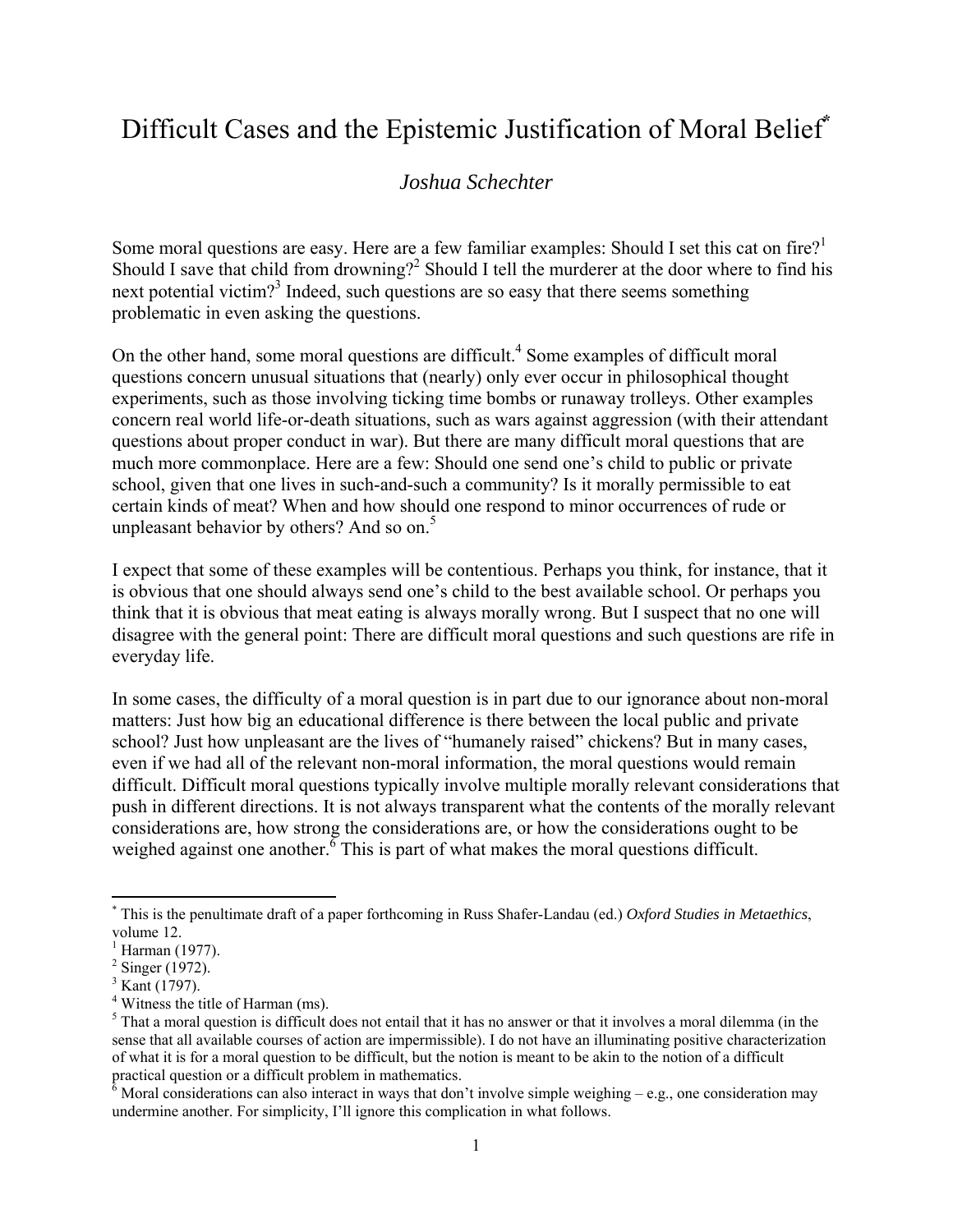This paper concerns the epistemology of difficult moral cases where the difficulty is not traceable to ignorance about non-moral matters. In what follows, I will do two things. First, I will argue for a principle concerning the epistemic status of moral beliefs about difficult moral cases. The basic idea behind the principle is that one's belief about the moral status of a potential action in a difficult moral case is not epistemically justified unless one has some appreciation of what the relevant moral considerations are and how the considerations bear on the moral status of the potential action. (As we'll see, a correct statement of this principle will require several refinements.) Second, I will argue that this epistemic principle has important ramifications for moral epistemology and moral metaphysics. It puts pressure on some views of the epistemic justification of moral belief, such as ethical intuitionism and reliabilism. It puts pressure on some antirealist views of moral metaphysics, including simple versions of relativism. It also provides some direct positive support for broadly realist views of morality.<sup>7</sup>

This paper will proceed as follows. In the next section, I will argue for and develop the epistemic principle concerning difficult moral cases. In section 2, I will consider several objections to the principle. Finally, in section 3, I will show how the epistemic principle has important ramifications for moral epistemology and moral metaphysics.

## 1. DIFFICULT MORAL CASES

Consider some difficult moral decision between two potential courses of action, where there are relevant moral considerations pushing in both directions. Suppose the difficulty of the case does not stem from any ignorance of non-moral matters. Indeed, suppose that everyone is well informed about all of the relevant non-moral facts (though perhaps not under that description). $8$ 

There are interesting questions about the moral status of actions in such cases. For instance, just what is required of an agent in order to make an action in a difficult moral case count as morally worthy? But that's not my topic here. Rather, I would like to focus on the epistemic status of moral beliefs concerning such cases. The question I'm interested in here is: When is a moral belief concerning a difficult moral case epistemically justified?<sup>9</sup>

By "moral belief", I mean a belief that attributes a moral status to one of the potential courses of action – for instance, a belief that the course of action is morally right, permissible, or obligatory, or that it is morally wrong, impermissible, or optional. I also mean to include comparative moral judgments – for instance, the belief that one of the potential courses of action is morally better (or worse) than the other. $10$ 

 $<sup>7</sup>$  I suspect that the issues raised in this paper concerning the epistemology of beliefs about difficult moral cases have</sup> close parallels for beliefs about difficult epistemic cases.

 $8$  The difficult moral case may be a current situation that requires immediate attention. It may be an actual or potential future situation. Or it may be a merely possible situation in some far off possible world. As far as I can tell, the differences between these kinds of cases won't matter in what follows.

 $9$  I'm assuming, of course, that moral beliefs can be epistemically justified or unjustified. One might reject this claim, but that would do great violence to our conception of moral thought and talk.

<sup>&</sup>lt;sup>10</sup> These are examples of beliefs that involve thin moral concepts. An anonymous referee asks whether my discussion extends to beliefs that involve thick moral concepts (such as the concepts of courage and cruelty). The short answer is that I don't know – whether it does will depend on the correct semantic account of thick concepts.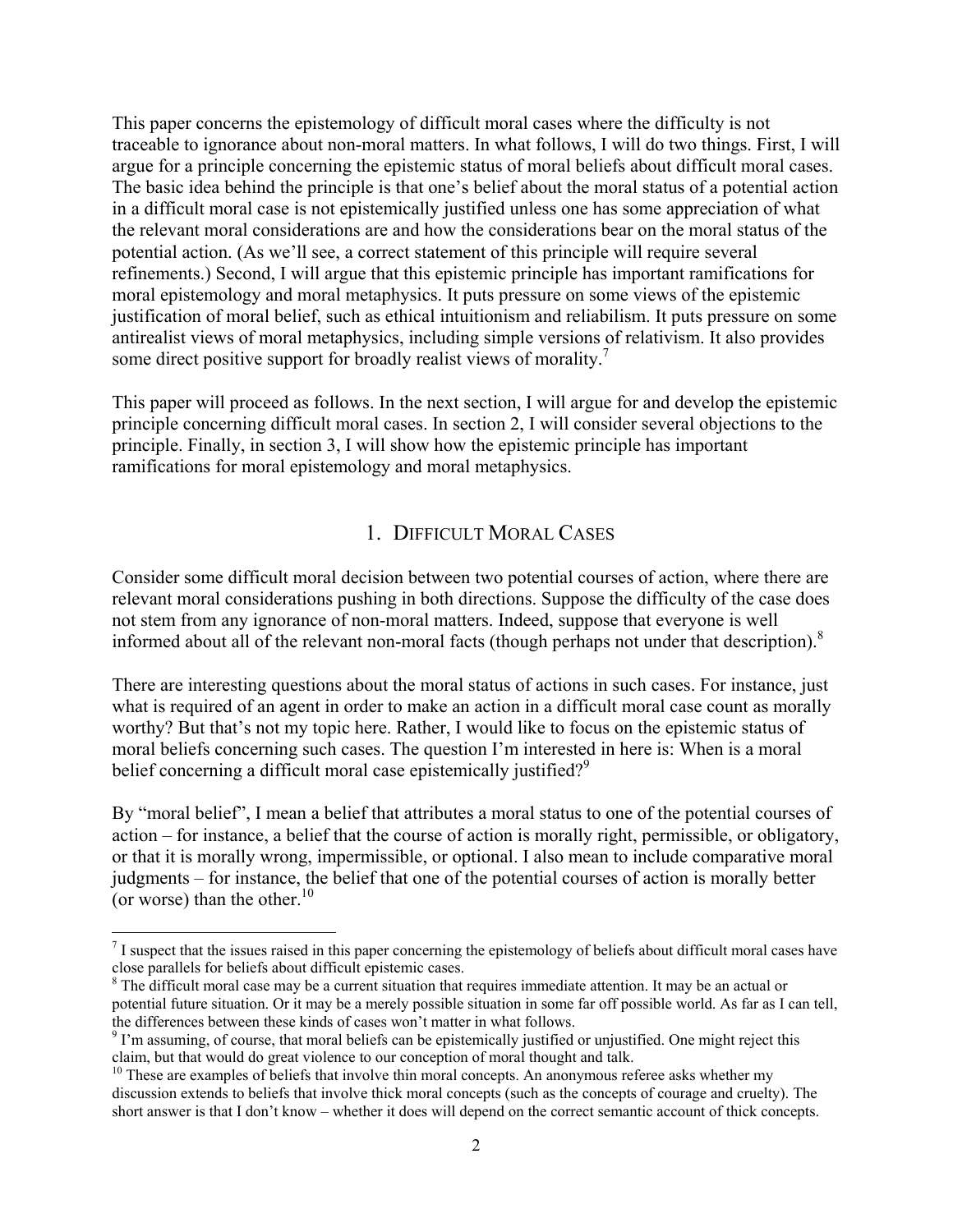The first claim that I'd like to make about the epistemology of difficult moral cases is this: A thinker cannot be epistemically justified in *directly inferring* from a complete non-moral description of a difficult moral case to a moral belief about the case. That is, the thinker cannot be epistemically justified in moving from the premises to the conclusion in a single step, directly basing the belief in the conclusion on beliefs in the premises (and nothing else). Such an inference would be a case of bad (that is, unjustified) reasoning.

Why think this? I don't have any fancy philosophical argument from general (and contentious) epistemic or moral principles. Rather, when considering cases, the claim simply seems evident.

Consider the question of whether one should one send one's child to public or private school, given that one lives in such-and-such a community. (Substitute your favorite difficult moral case if you don't like that one.) Suppose a thinker knows all of the relevant non-moral information about the case – e.g., the educational differences between the schools, the social differences between the schools, the difference to public finances, and much more besides. Suppose the details of the case are such that the case is a difficult one and there are considerations that push in both directions. If a thinker were to directly move in thought from the body of non-moral information to a moral conclusion without somehow processing the information – without extracting the morally relevant considerations, recognizing them as morally relevant, weighing them against one another, and evaluating how they bear on the decision – the thinker's belief would intuitively be unjustified. And similarly for other difficult moral cases.

It is too strong to require that the thinker explicitly consider the morally relevant considerations and how they bear on the decision. That would be to make the justification of moral beliefs much too hard to acquire. But, to be epistemically justified, the thinker had better have some kind of *appreciation* of the relevant moral considerations and how they bear on the decision. This appreciation might consist in explicit beliefs or it might consist in tacit mental states.<sup>11</sup> But such appreciation had better play some role in the inference for it to be a justified one.<sup>12</sup>

It is worth saying a bit more about what I mean by "appreciation" here. In what follows, I would like to stay neutral on whether appreciation can be identified with a more familiar attitude – for

 $11$  Could some instances of appreciation be purely sub-personal? (This would be akin to how grammatical rules play a role in our cognitive modules for generating and interpreting language.) I suspect sub-personal states cannot play the requisite epistemic role, and that we should restrict appreciation to person-level cognitive states that aren't encapsulated in some cognitive module. But I should confess that I'm not confident here.<br><sup>12</sup> This isn't merely the is/ought gap. There are two main reasons for this. First, the is/ought gap is best understood

as a claim about entailment, not inference. In some easy moral cases, one can directly infer from a non-moral description of the case to a moral belief. For instance, perhaps one can directly infer from the description of a case in which a potential action will obviously cause a great deal of suffering (and the alternatives will not) to the conclusion that the action is pro tanto morally wrong. The moral truth that causing suffering is pro tanto wrong will presumably play a role in the explanation of why the action is pro tanto wrong. And the non-moral description of the case will not – in the absence of the moral truth – entail that the action is pro tanto wrong. But the thinker need not appreciate the moral truth for the inference to be a justified one. Second, even were we to add the relevant general moral truths to the non-moral description of a difficult moral case, a thinker could not directly infer from the (enhanced) description to a moral belief about the case. For the inference to be a justified one, the thinker would still need to process the information – extract the morally relevant considerations, recognize them as morally relevant, weigh them against one another, and so on.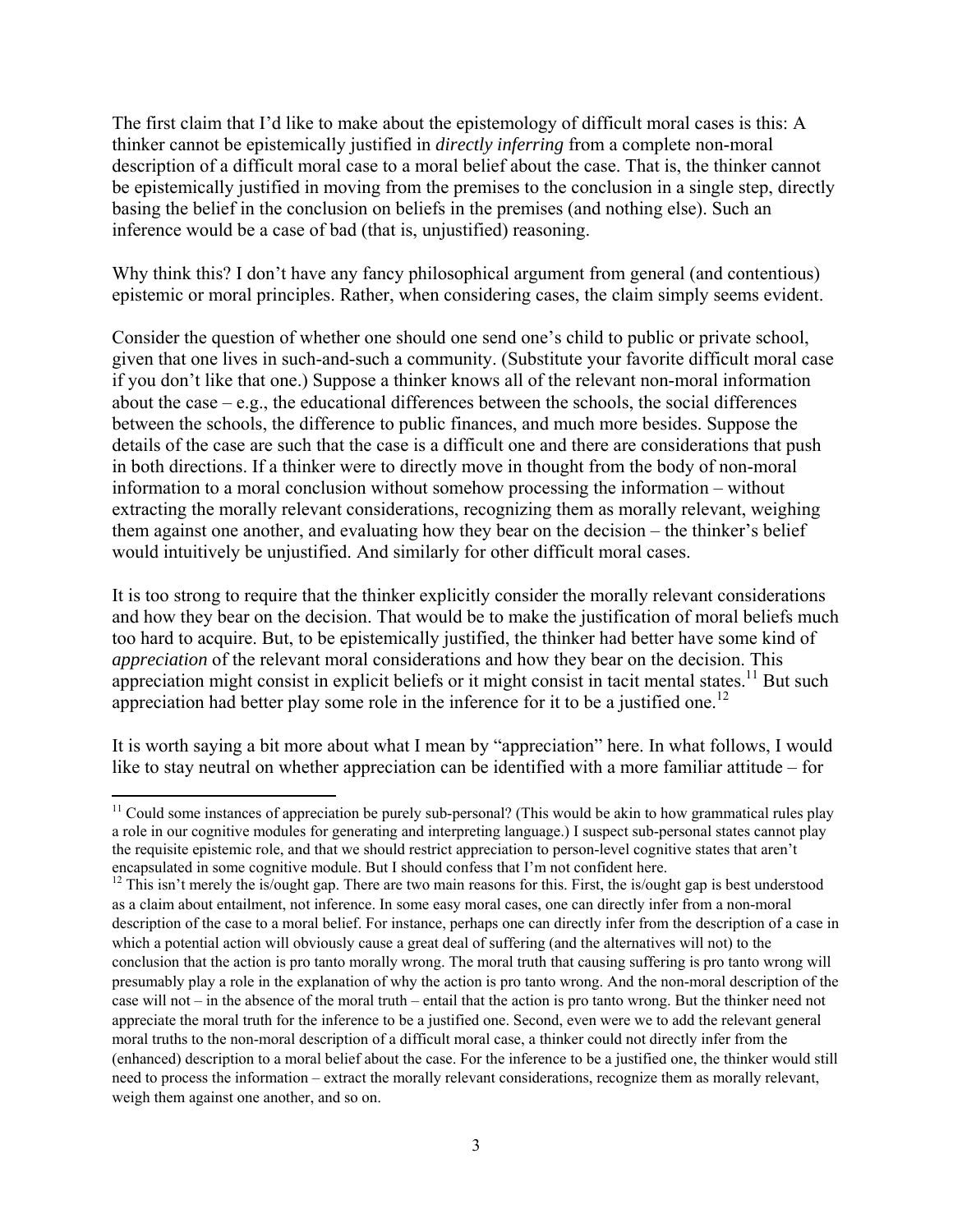instance, justified belief. But what is important for my purposes is that appreciation is a representational, categorical (that is, non-dispositional), enduring cognitive state with a positive epistemic status. Otherwise, it is difficult to see how appreciation could play an important justificatory role in our thought.

It is also worth saying a bit more about just how much appreciation is necessary for a thinker to be epistemically justified. There is significant complexity here. To be justified, a thinker need not appreciate all of the morally relevant considerations and exactly how they bear on the decision – such a requirement would clearly be much too strong. On the other hand, a moral belief about some difficult moral case cannot be justified if the thinker only appreciates a few marginal considerations and has no appreciation of the central issues in play. Some intermediate constraint is required. Similarly, to be justified, a thinker need not appreciate the exact content of the morally relevant considerations – the content of the thinker's appreciation may be unspecific or may not quite match what is truly morally relevant (or what the thinker is justified in taking to be morally relevant). On the other hand, a moral belief about some difficult moral case cannot be justified if the content of the thinker's appreciation is highly non-specific or is very far away from what is truly morally relevant (or from what the thinker is justified in taking to be morally relevant).

The natural suggestion to make here – albeit a highly programmatic one – is that whether the thinker needs to appreciate a morally relevant consideration will in part depend on whether the consideration turns out to be significant to the moral status of the relevant course of action given the other considerations in play. If, for example, it is overdetermined that one course of action is morally better than another, the thinker may not need to appreciate even a very strong morally relevant consideration. Similarly, how specific the thinker's appreciation has to be will in part depend on how significant such specificity is to the moral force of the consideration. And something similar will be true for how closely the thinker's appreciation must match what is truly morally relevant (or what the thinker is justified in taking to be morally relevant).

My first claim is a claim about the epistemic status of inferences. There is a natural companion claim about the epistemic status of beliefs. This second claim is the main focus of the remainder of this paper.

We can roughly state the second claim as follows: A thinker cannot have an epistemically justified moral belief concerning a difficult moral case unless the thinker has some appreciation of the relevant moral considerations and how they bear on the choice between courses of action. In particular, the belief cannot be directly based on the body of non-moral information specifying the details of the case.

Why think this? Again, I don't have any fancy philosophical argument. But reflection on difficult moral cases suggests that this epistemic principle, or a principle in the ballpark, is correct.

My second claim is not quite right as stated. There are two complications that need to be addressed. The first is that a thinker can have a justified moral belief about a difficult moral case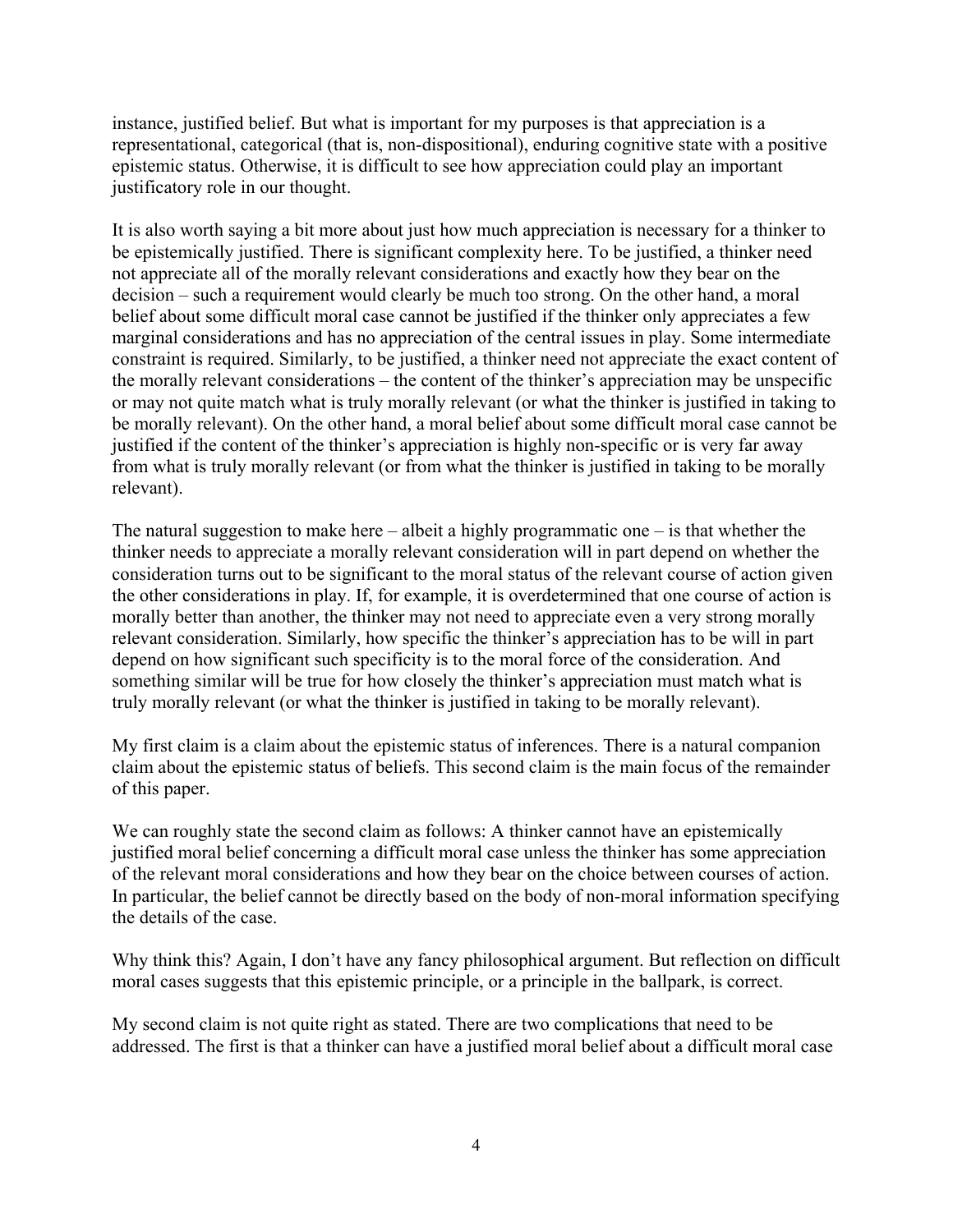that is held on the basis of testimony.<sup>13</sup> A thinker can also have a justified moral belief about a difficult moral case that is held on the basis of a track record argument – for instance, one might have inductive grounds to trust one's immediate "gut" reaction across some range of cases. Appreciation of the relevant moral considerations (or how they bear on the case) is not necessary for a belief held on the basis of testimony or a track record argument to be justified.

We can handle this complication by restricting the epistemic principle. Testimony and track record arguments are what we might call "non-canonical" bases for moral belief. The flow of justification in such cases is indirect and circuitous.<sup>14</sup> By contrast, the canonical way to hold a moral belief is on the basis of an argument that appeals to a body of information about the relevant case.15 A natural restriction to make is to moral beliefs concerning difficult cases held in a canonical way.

There is a second complication. A thinker can have a justified moral belief that is held on the basis of some justified *misimpression* about what the relevant moral considerations are or how they bear on the case. So it is not a requirement on having an epistemically justified moral belief (concerning a difficult case and held in a canonical way) that one correctly appreciate the relevant moral considerations and how they bear on the case. The formulation of the second claim must take this into account, too.<sup>16</sup>

What these two complications suggest is that the right formulation of the principle is something like this:

A moral belief concerning some difficult moral case that is held in a canonical way is not epistemically justified unless the thinker has some appreciation – either explicitly or tacitly – of what the relevant moral considerations are and how they bear on the case (or has a justified misimpression about what the relevant moral considerations are and how they bear on the case).

This principle is a mouthful. And the issues here are delicate – the principle presumably needs some extra fussing. But the core idea is simple: Caveats aside, one's belief about the moral status of a potential action in a difficult moral case is not epistemically justified unless one has some

 <sup>13</sup> Several philosophers have suggested that there is something odd with reliance on moral testimony. Some have gone so far as to claim that (pure) moral testimony cannot yield knowledge (or, presumably, justified belief). For relevant discussion, see Hopkins (2007), McGrath (2011), and Nickel (2001). There are strong reasons to think that testimony can provide moral knowledge (and justified moral beliefs). See Jones (1999) and Sliwa (2012). But even

if it cannot, this would not pose any problem to my main claim.<br><sup>14</sup> It is difficult to precisely characterize the distinction between canonical and non-canonical bases for belief. A natural first thought is that the justification of beliefs held on the basis of testimony or track record arguments is in some sense "parasitic". But more needs to be said here.

<sup>&</sup>lt;sup>15</sup> The canonical basis for some class of beliefs may not be the most common basis of that class of beliefs. Consider the case of mathematics. The canonical basis for a mathematical belief is a proof. But a large proportion of mathematical beliefs are held on the basis of testimony rather than proof.

 $16$  This complication could be avoided if the principle were formulated in terms of knowledge rather than justification. However, there are reasons to formulate the principle in terms of justification. The principle concerning justification is more general and more fundamental. Moreover, I suspect that knowledge is a fairly uninteresting epistemic status. See Schechter (forthcoming a).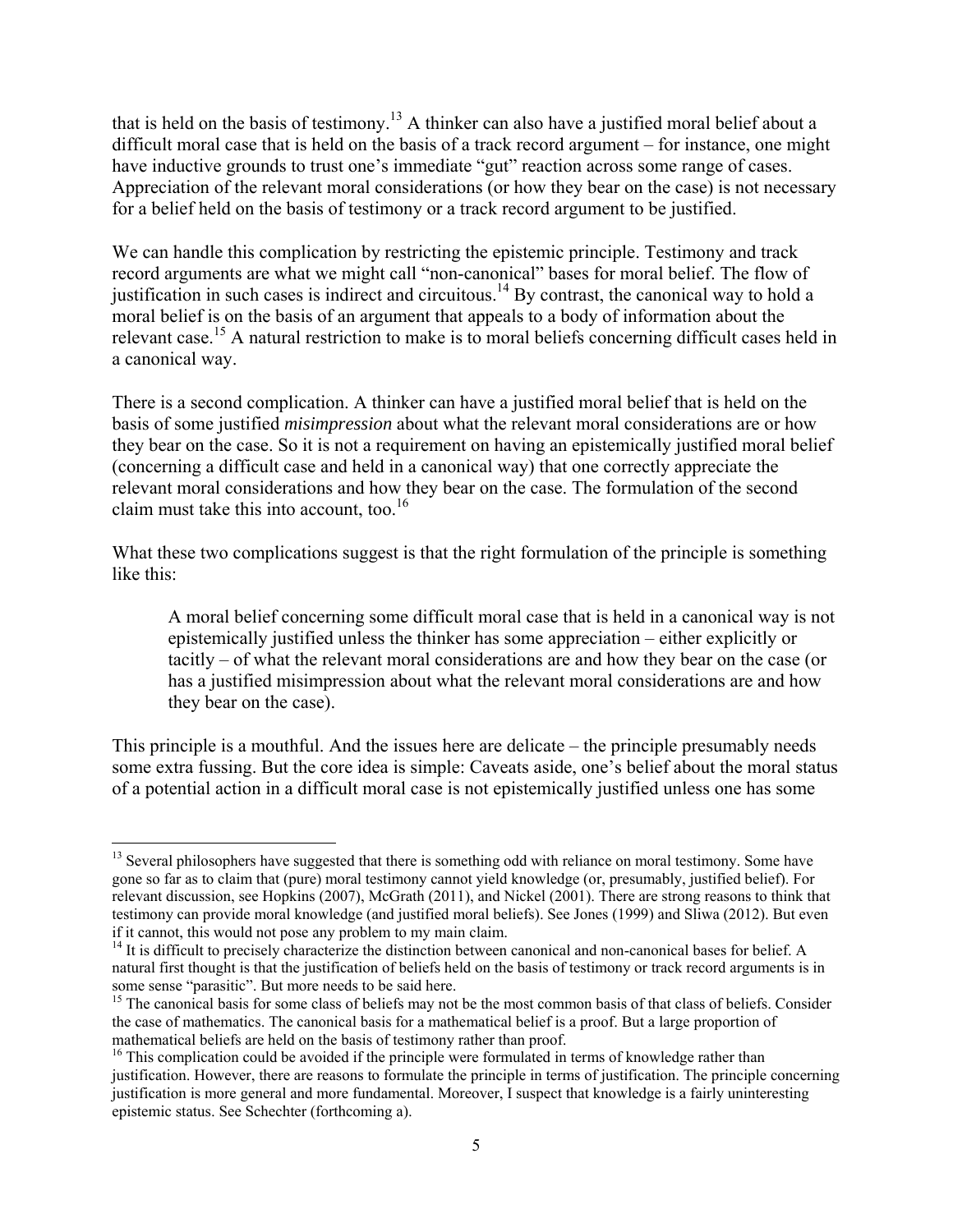appreciation of what the relevant moral considerations are and how the considerations bear on the moral status of the potential action. This is an intuitive thought.

A few clarifications may be helpful here. The epistemic principle provides a necessary condition on epistemic justification. More specifically, it provides a necessary condition on doxastic rather than propositional justification. A thinker is propositionally justified in believing some proposition if (more-or-less) the thinker has good epistemic grounds for believing it. A thinker's belief is doxastically justified if (more-or-less) the belief itself is based on good epistemic grounds. These can come apart – a thinker may have good grounds for believing some proposition, and may in fact believe it, but may believe it on bad grounds (e.g., on the basis of wishful thinking). Such a thinker has propositional justification to believe the relevant proposition. But such a thinker's belief is not doxastically justified. The epistemic principle stated above concerns whether a moral belief is held on good grounds, and thus concerns doxastic justification.

As stated, the epistemic principle is restricted to moral beliefs concerning difficult moral cases. However, the phenomenon does not, at base, concern difficult moral cases. In many easy moral cases, to have an epistemically justified belief (held in a canonical way) also requires that one have some appreciation of the relevant moral considerations. There are two reasons that the principle is restricted to difficult cases. First, difficult cases provide the most intuitively compelling illustrations of the phenomenon. Second, it is difficult to see how to draw the dividing line between the moral beliefs that do and the moral beliefs that don't require appreciation of the relevant moral considerations in order to be justified. Restricting the principle to difficult moral cases avoids the need to determine exactly how to draw this dividing line.

Before I turn to objections to the epistemic principle, there is one final point that I should make. The phenomenon here is not particular to the moral domain. There are analogous facts concerning other areas of thought. For instance, one cannot be justified in directly inferring a complex scientific theory from a large body of evidence, without having some appreciation of which parts of the evidence are relevant and how the evidence supports the theory. Similarly, one cannot be justified in directly inferring a difficult mathematical theorem from the relevant axioms, without having some appreciation of a proof of the theorem (or some other kind of argument for its truth). In each of these cases, one cannot simply "leap" from the evidence or the axioms to the conclusion. $17$ 

These are claims about inference. There are also analogous claims about belief. One cannot have a justified belief in a complex scientific theory (held in a canonical way) unless one has some appreciation of how the evidence supports the theory. One cannot have a justified belief in a difficult mathematical theorem (held in a canonical way) unless one has some appreciation of a proof of the theorem (or some other kind of argument for its truth). In each of these cases, one cannot simply have a belief that is directly supported by a mass of scientific evidence or a collection of simple axioms. To be justified, the belief needs to be based on some intermediate structure. $18$ 

 $17$  Schechter (forthcoming b).

<sup>&</sup>lt;sup>18</sup> These analogies are not perfect. One important difference is that the moral side of the analogy concerns a judgment about a case. By contrast, the scientific side of the analogy concerns belief in an entire scientific theory. A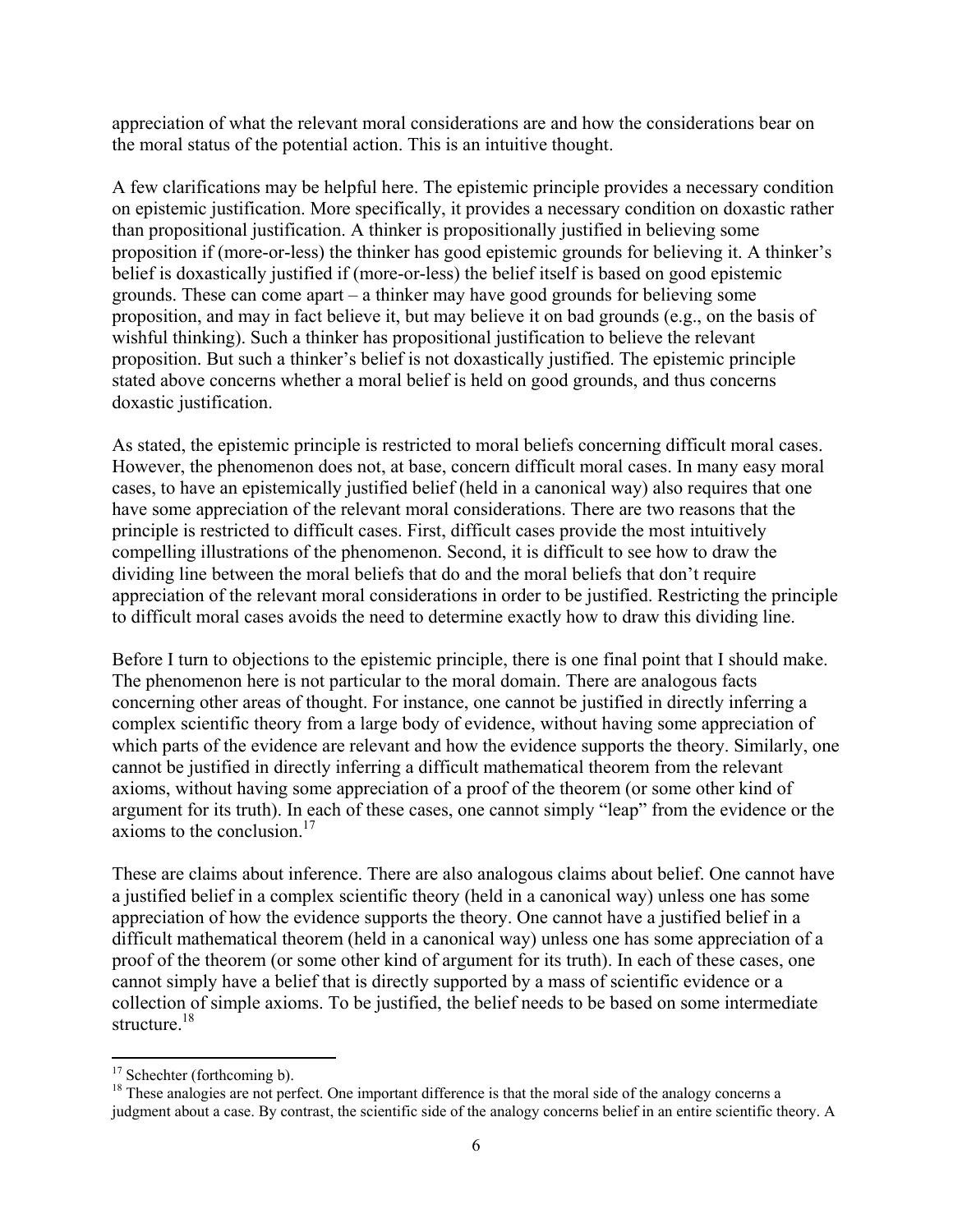Interestingly, this phenomenon does not seem to extend to all areas of thought. Plausibly, an analogous claim does not hold for beliefs that attribute predicates of personal taste, such as beliefs about what's funny or what's delicious. Consider what might be thought of as difficult questions involving predicates of personal taste: Are durians delicious? Is some particular mildly awkward joke genuinely funny? Having a justified belief about whether durians are delicious doesn't require that the thinker have any appreciation of relevant considerations. One can simply find durians to be delicious (or disgusting) and that suffices.<sup>19</sup> Similarly, having a justified belief about whether a mildly awkward joke is funny doesn't require that the thinker have any appreciation of relevant considerations. One can simply find the joke funny (or unfunny) and that suffices. Of course, there are cases where a thinker's attribution of a predicate of personal taste may be based on the appreciation of relevant considerations – such as an art historian's belief about whether a painting is beautiful or a whisky connoisseur's belief about whether some libation is delicious. But the point is that this kind of appreciation is not required for a belief attributing a predicate of personal taste to be justified. So there is a striking difference between the epistemology of morality, science, and mathematics on the one hand, and humor, deliciousness, and other predicates of personal taste on the other.

#### 2. OBJECTIONS AND REPLIES

Let me now turn to objections one might have with the epistemic principle stated above. I will look at five concerns: One to the effect that the principle is familiar and uninteresting, one that suggests that we should modify the principle to make use of the notion of moral understanding, one that suggests that the principle is over-intellectualized, one that suggests that the intuitive motivations for the principle are not connected to epistemic justification but to a different epistemic or moral status, and finally, one that suggests that the principle is false because of the phenomenon of "moral insight".

#### *Objection 1: The epistemic principle can be restated in terms of reasons. When so restated, the principle is familiar and uninteresting.*

Reply: It may be right that the epistemic principle can be restated in terms of reasons. ("Considerations" does seem to be synonymous with "reasons".)<sup>20</sup> But this doesn't make the epistemic principle familiar and uninteresting.

There are two ways I can see of trying to develop this line of objection. The first is to claim that the epistemic principle trivially follows from the general claim that a belief is doxastically justified only if it is appropriately based on reasons.

<u> 1989 - Johann Stein, marwolaethau a gweledydd a ganlad y ganlad y ganlad y ganlad y ganlad y ganlad y ganlad</u>

perhaps closer analogy would be between a moral judgment about a case and a scientific claim about the result of an experiment (or, alternatively, between belief in a moral theory and belief in a scientific theory). A second important difference will emerge in the response to Objection 1 below.

<sup>&</sup>lt;sup>19</sup> Presumably, the thinker will form a belief about whether durians are delicious on the basis of the flavor (and texture and …) of durians. The point is that, in order for the belief to be justified, the thinker need not extract relevant features of the taste of durians, recognize them as relevant, and weigh them against one another. The thinker need only find durians delicious. Thanks to an anonymous referee for pressing me on this issue.

 $20$  I didn't originally state the principle in terms of reasons because I think reason-talk is the source of much confusion in philosophy.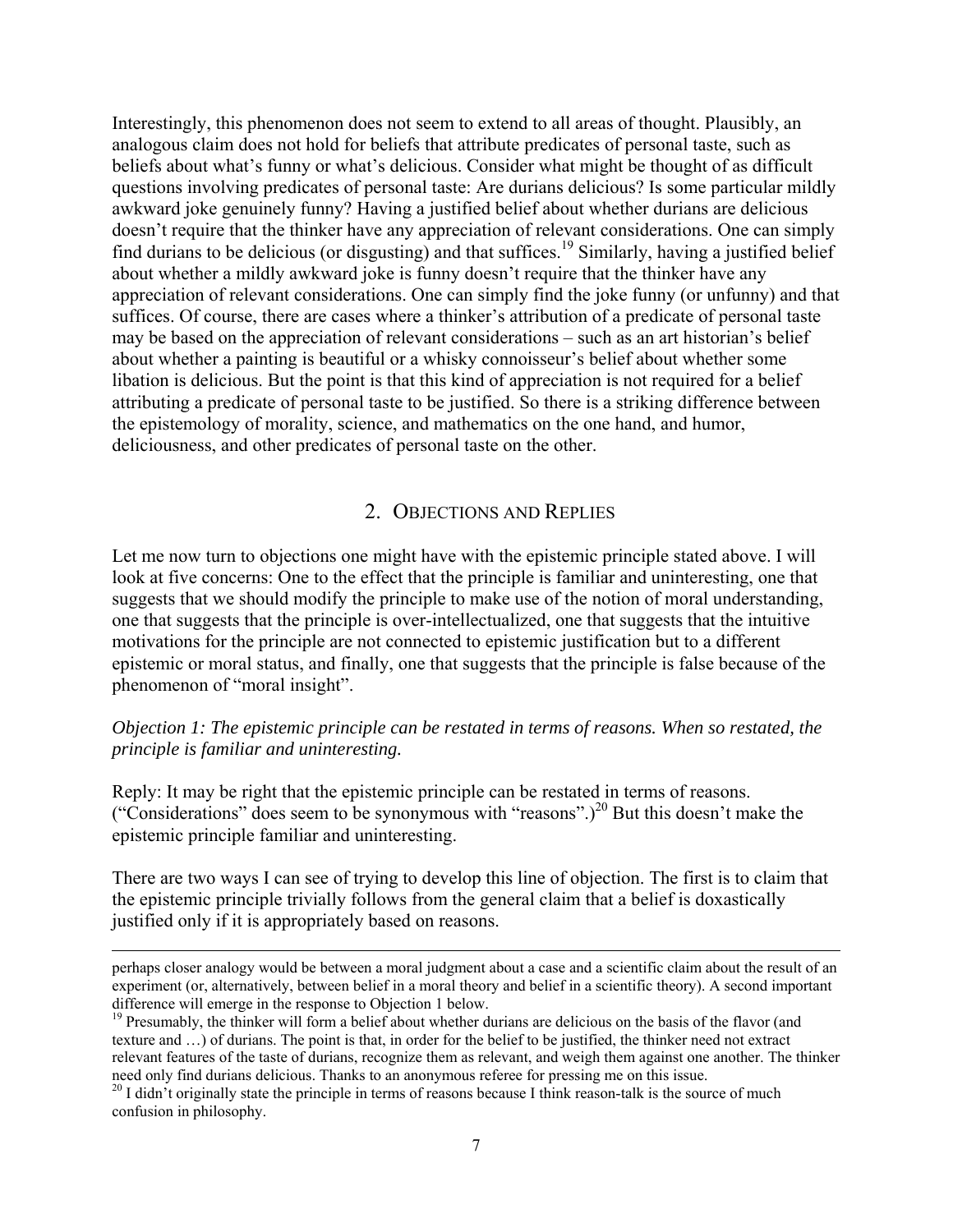It is plausible that, very generally, beliefs are epistemically justified only if they are appropriately based on reasons. However, the reasons at issue in that general claim are (epistemic) *reasons that support believing* the relevant proposition. By contrast, the reasons at issue in the epistemic principle stated above are *reasons that contribute to determining the truth value* of the relevant proposition.<sup>21</sup> One way to see the contrast involves cases of testimony. One can have a justified belief that is held on the basis of the testimony of a reliable source. In such a case, one's reason to believe the proposition that p is that so-and-so said that p and so-and-so is reliable about whether p. This is a reason that supports believing the proposition that p. But (marginal cases aside), it does not make the proposition true or otherwise contribute to determining the truth value of the proposition. So the epistemic principle is not a trivial consequence of the claim that beliefs are justified only if they are appropriately based on reasons.

Even so, one might worry that the restatement of the epistemic principle in terms of reasons is anodyne. The restated principle is presumably something like: A thinker's moral belief about a difficult moral case held in a canonical way is not justified unless the thinker has some grasp of the reasons that help to determine the truth value of the proposition believed. And one might think that this follows from the general claim that a thinker's belief held in a canonical way is not justified unless the thinker has some grasp of the reasons that contribute to determining the truth value of the relevant proposition. So the second way I can see of trying to develop this line of objection is to claim that the epistemic principle trivially follows from a general claim concerning beliefs held in canonical ways.

There are two problems with this suggestion. First, even if the general claim were true, it would not be anodyne. It would be a highly substantive claim about epistemic justification. Second, the general claim is not true. It does not hold for belief in complex scientific theories or difficult mathematical theorems. To have a justified belief in some complex scientific theory (held in a canonical way), one does not need to appreciate the considerations that help to explain the truth of the scientific theory, whatever those might be. A body of scientific data does not typically explain the truth of the theory it supports – rather, the theory explains the data.<sup>22</sup> Similarly, to have a justified belief in some difficult mathematical theorem (held in a canonical way), one does not need to appreciate the considerations that help to explain the truth of the theorem. Some mathematical proofs are explanatory and others are not. A justified belief in some mathematical theorem may be based on the appreciation of a non-explanatory proof.

There are further counterexamples to the general claim. It does not hold for beliefs in basic logical, mathematical, or conceptual truths – including the beliefs that if it is raining outside then it is raining outside, that 0 is a number, that red is a color, and so forth. It does not hold for moral beliefs about some easy moral cases. And it does not hold for beliefs that attribute predicates of personal taste, such as judgments about what is funny or what is delicious.

*Objection 2: The epistemic principle should be modified to make use of the notion of moral understanding. According to the modified principle, a moral belief about a difficult case is only justified if the thinker has some moral understanding of the relevant issues.* 

<sup>&</sup>lt;sup>21</sup> "Determining" is not being used here in an epistemic sense. Determination is an asymmetric metaphysical explanatory relation akin to grounding.

 $^{22}$  Presumably, the same is true for belief in general moral theories.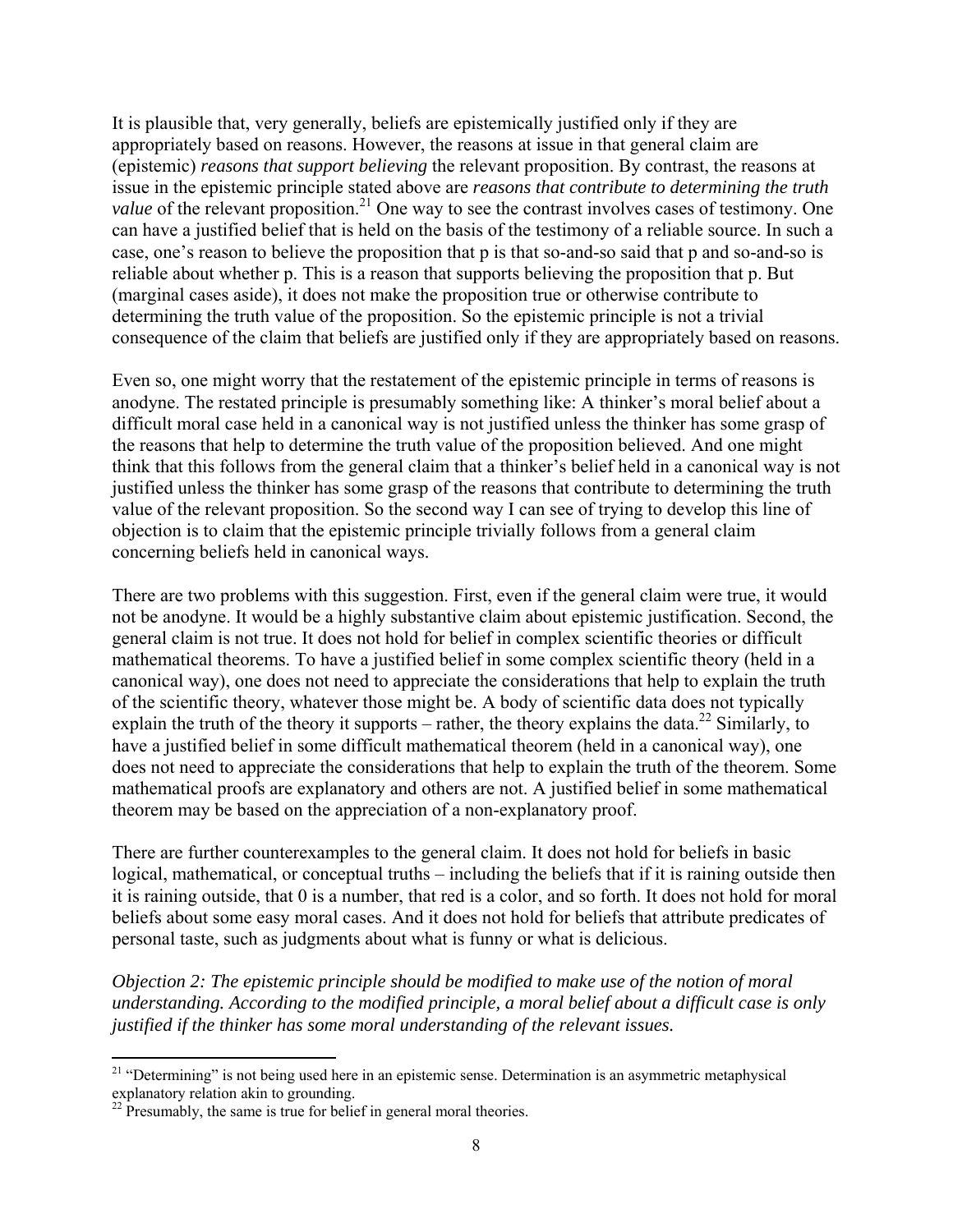Reply: If "moral understanding" is simply a matter of having appreciation of the relevant moral considerations and how they bear on the moral status of potential courses of action, then I have no quarrel with this suggestion.<sup>23</sup> But if "moral understanding" is used in a different way, then depending on the details of the account, the resulting principle will likely be false.

The most developed account of moral understanding of which I am aware is due to Alison Hills.<sup>24</sup> On Hills's view, understanding why p is a matter of having certain abilities. In particular:

If you understand why p (and q is why p) then in the right sort of circumstances, you can successfully:

- (i) follow an explanation of why p given by someone else;
- (ii) explain why p in your own words;
- (iii) draw the conclusion that  $p$  (or that probably  $p$ ) from the information that q;
- (iv) draw the conclusion that p′ (or that probably p′) from the information that q′ (where p′ and q′ are similar but not identical to p and q);
- $(v)$  given the information that p, give the right explanation, q;
- (vi) given the information that  $p'$ , give the right explanation,  $q'$ .
- Hills (2009: 102–103)

Hills also argues for a connection between moral understanding and moral epistemology. She claims that just as knowledge is the epistemic ideal for ordinary non-moral belief,  $2^5$  moral understanding is the epistemic ideal for moral belief (or, perhaps, the primary component of the epistemic ideal for moral belief). In very rough outline, Hills's argument is as follows: We can determine the epistemic ideal for a class of beliefs by looking at the function that those beliefs serve in action. Moral beliefs have the primary function of enabling us to engage in morally worthy action. An agent's action based on her moral beliefs is morally worthy only if the agent understands why the action is right. So the epistemic ideal for moral belief is moral understanding. $^{26}$ 

Hills does not make any claims about what is required for a moral belief to be epistemically justified. But one might try to extend her line of thought and claim that to be epistemically justified in holding a moral belief requires one to have moral understanding (or, perhaps, quasiunderstanding, where quasi-understanding is just like understanding but isn't factive). The idea would be that we can determine the nature of epistemic justification for a class of beliefs by looking at the function that the beliefs serve in action. A belief is epistemically justified if the belief has an epistemic status that is sufficient for serving that function, or would be sufficient for serving that function were the world to cooperate, or something similar. Thus, given Hills's

 <sup>23</sup> Some philosophers characterize understanding in terms of knowledge. For instance, one might try to analyze understanding why p as knowing the causes or grounds of p. For proposals in this ballpark, see Grimm (2006), Khalifa (2011), Kelp (2015), and Sliwa (2014). This kind of proposal doesn't yield a notion of moral understanding suitable for playing the central role in the epistemic principle stated above. While having knowledge of relevant considerations (and how they bear on the case) may be sufficient for the kind of appreciation at issue in the principle, it is not necessary – justified belief would presumably suffice. 24 Hills (2009; 2010; forthcoming).

 $^{25}$  I deny this claim in my (forthcoming a).

 $^{26}$  Hills (2010, chapter 10).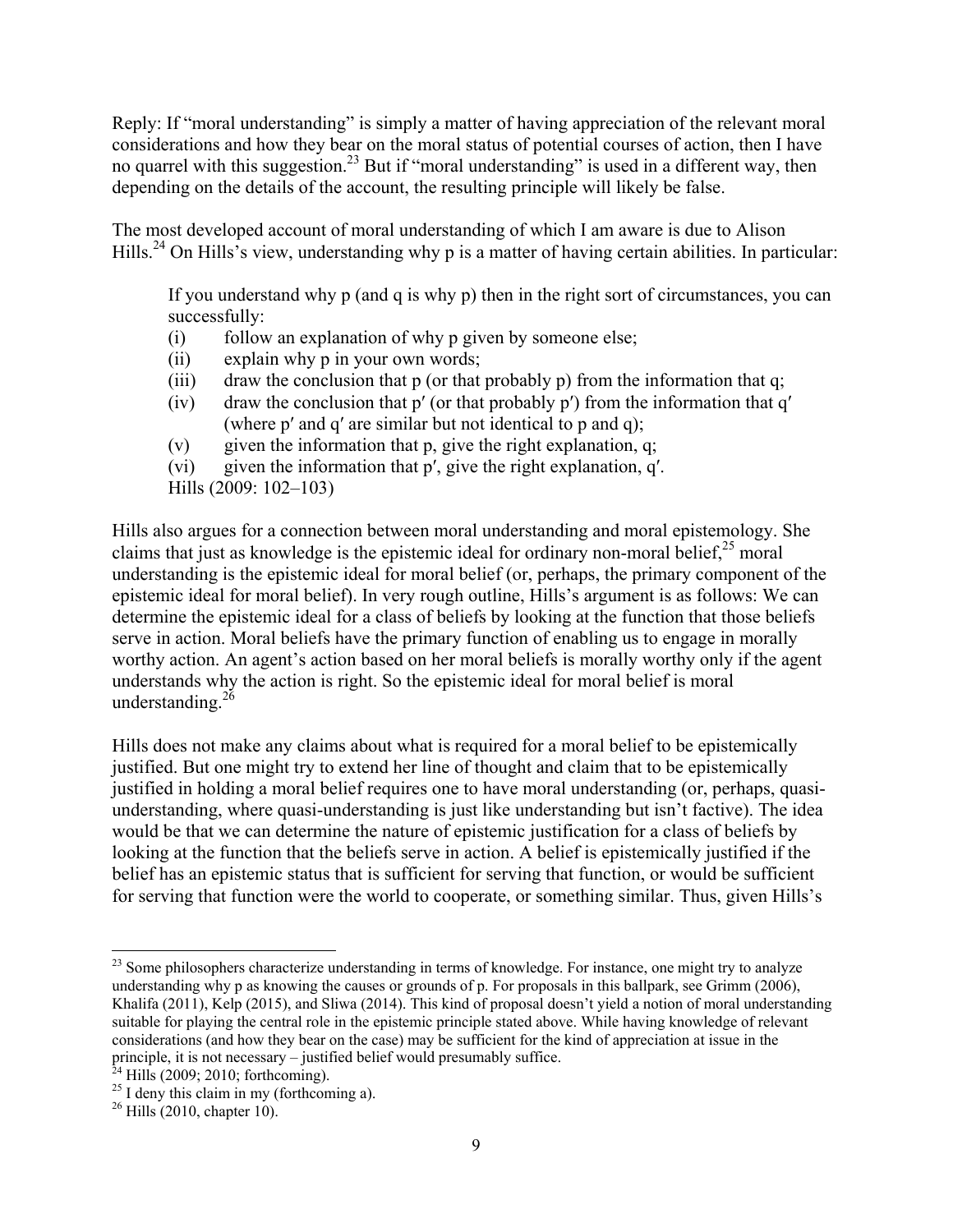view of the function of moral belief, for a moral belief to be justified requires that it be appropriate connected to moral understanding (or to quasi-understanding).

There is much of interest in Hills's discussion of moral understanding, and in its connection to moral epistemology. However, moral understanding, as Hills characterizes it, cannot be a requirement on epistemically justified moral belief (even restricted to beliefs about difficult moral cases held in a canonical way). One issue is that Hills's account of moral understanding requires a number of linguistic abilities that are simply irrelevant to epistemic justification – for instance, the ability to understand someone else's explanation and the ability to articulate an explanation oneself. One can have a justified belief that some action is wrong while being hopeless at interpreting others or in formulating a coherent linguistic explanation of why the action is wrong. $27$ 

Hills does provide an account of what she calls "implicit understanding" that doesn't involve such heavy-duty linguistic abilities. Her account of implicit understanding retains clauses (iii) and (iv) from her definition of explicit understanding but jettisons the rest:

[Y]ou *tacitly or implicitly understand why* p, if p is true and q is why p, provided that you believe that p and under normal circumstances you can draw the conclusion that p (or that probably p) from the information that q; and you can draw the conclusion that p′ (or that probably p′) from the information that q′ (where p′ and q′ are similar to but not identical to p and q). Hills (2015, italics in original)

Hills doesn't seem to think that implicit moral understanding plays an important role in our moral lives. But perhaps one could make use of it in the present context and modify the epistemic principle I argued for above to make use of the notion of implicit moral understanding.

This suggestion will not work, either. As Hills characterizes it, implicit understanding is a matter of having the ability to get things right about some range of cases. But that is not necessary for having an epistemically justified moral belief (even concerning a difficult moral case and held in a canonical way). One can imagine a thinker who has a justified belief about the moral status of an action in some particular difficult moral case because she sees exactly why the relevant action has the moral status it does. This is compatible with the thinker not being able to extend this insight to neighboring cases, perhaps because of some blind spot or mental incapacity. Such a thinker is epistemically (and perhaps morally) deficient. Such a thinker lacks something valuable. But such a thinker's belief does not seem epistemically unjustified. Compare the case of mathematics: A thinker can be able to do a particular math problem and come to a justified belief about the correct answer even if he or she is incapable of doing closely related problems. Such a thinker has an epistemic (and mathematical) deficiency. But the thinker's mathematical belief is not unjustified.

 $27$  In response to this worry, Hills might suggest that in her characterization, "the right sort of circumstances" should be interpreted to require that the agent possesses the general linguistic abilities needed for the comprehension and production of explanations. This response seems ad hoc. More importantly, it suggests that Hills's account does not get at what is fundamental to moral understanding.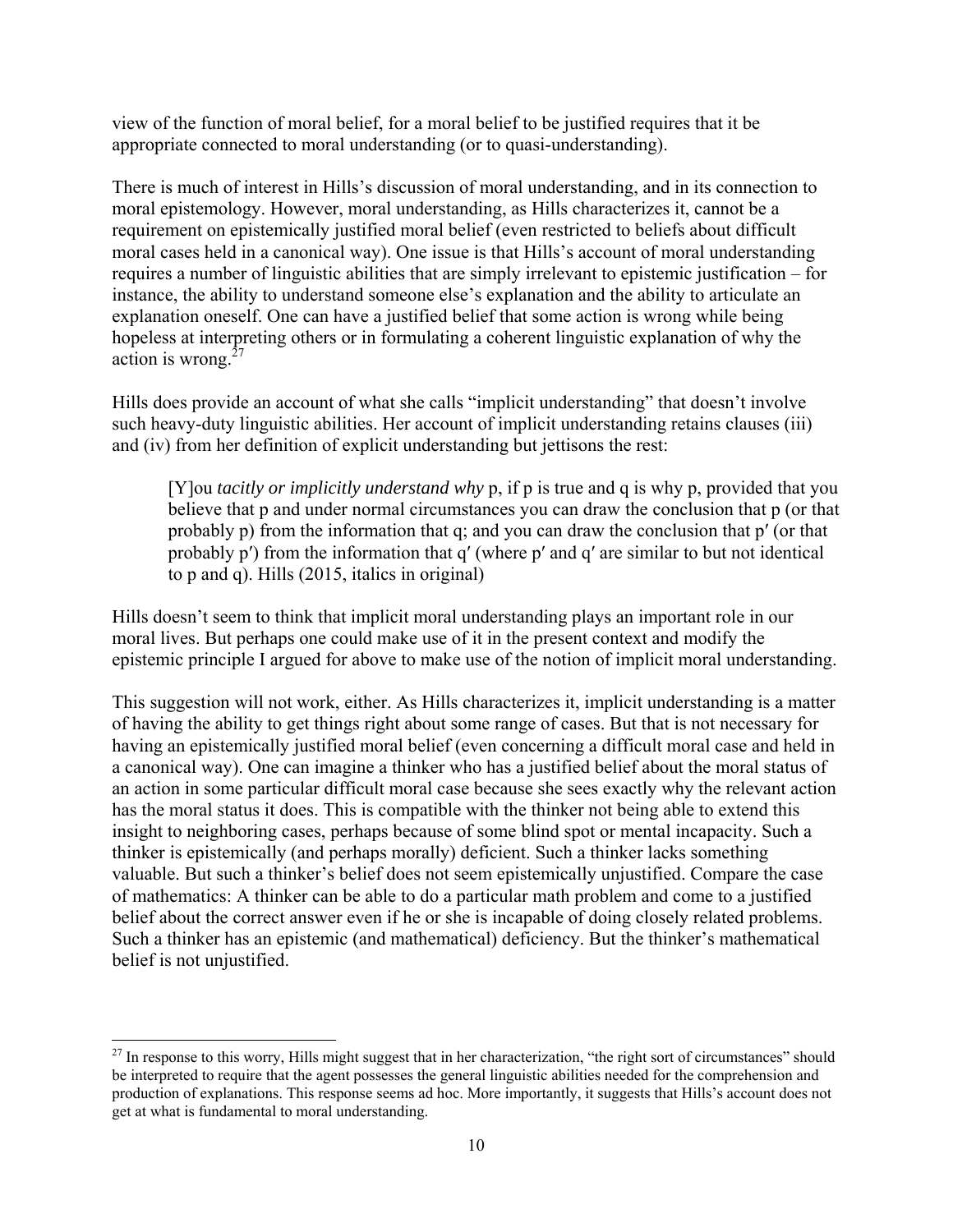This is a problem with the necessity of (Hillsian) moral understanding for epistemic justification. There is also a concern with its sufficiency: Suppose that the relevant range of moral cases surrounding some difficult moral case fits a very simple pattern. That is, suppose that while some (or all) of the cases in the range of cases is difficult, when all of the relevant moral considerations are taken into account, the pattern concerning the moral status of potential actions is very simple. (Perhaps one of the potential actions is always the only permissible action. Or perhaps there is some kind of sharp cutoff.) We can imagine that this pattern is hardwired into a thinker's brain enabling the thinker to get the right answer across the entire range of cases. Intuitively, this is insufficient for the thinker to satisfy whatever the relevant epistemic constraint is here. What seems required, instead, is that the thinker has some appreciation of what the relevant moral considerations are and how they bear on the moral status of a course of action. That a thinker gets it right across a range of cases is typically an indication – a symptom – that the thinker has some appreciation of the relevant considerations. But the two can come apart. When they do, what is epistemically important is appreciating the relevant moral considerations, not getting it right across a range of cases.

Perhaps the difficulties here are due to the account of moral understanding. Could a different account of moral understanding do a better job? Perhaps. But I suspect that any plausible proposal would end up being a notational variant of the principle I defended above.

There is a deeper problem with the appeal to moral understanding in this context. Put aside the details of Hills's account of moral understanding and focus on the thought that moral understanding is whatever epistemic status is required for morally worthy action. There are strong reasons to think that if moral understanding is tied to morally worthy action in that way, it should not also be playing a role in the epistemic justification of moral belief. Morally worthy action and epistemically justified moral belief are just too different. Morally worthy action plausibly requires an agent to act out of some suitable moral concern.<sup>28</sup> That's not true for the justification of moral belief – an agent can perfectly well have an epistemically justified moral belief and care little (or not at all) about the relevant moral issues.<sup>29</sup> More importantly, it is important not to over-intellectualize morally worthy action.<sup>30</sup> One's action can be morally worthy even if one has unjustified beliefs about what morality requires, is a very poor reasoner about moral matters, and so on. (This can be illustrated by the now familiar Huck Finn case.)<sup>31</sup> The same is not true for the epistemic justification of moral belief. Epistemic justification of moral belief is a much more intellectualized notion. What this suggests is that we should be wary of the thought that there is a common epistemic requirement on morally worthy action and epistemically justified moral belief.

*Objection 3: The epistemic principle is false since it is over-intellectualized. It requires too much of thinkers to count as epistemically justified.* 

  $2^8$  See, for instance, Arpaly (2002).

 $29$  This claim is incompatible with very strong versions of motivational internalism. But such strong versions are implausible.

 $30$  Arpaly (2002).

 $31$  Bennett (1974).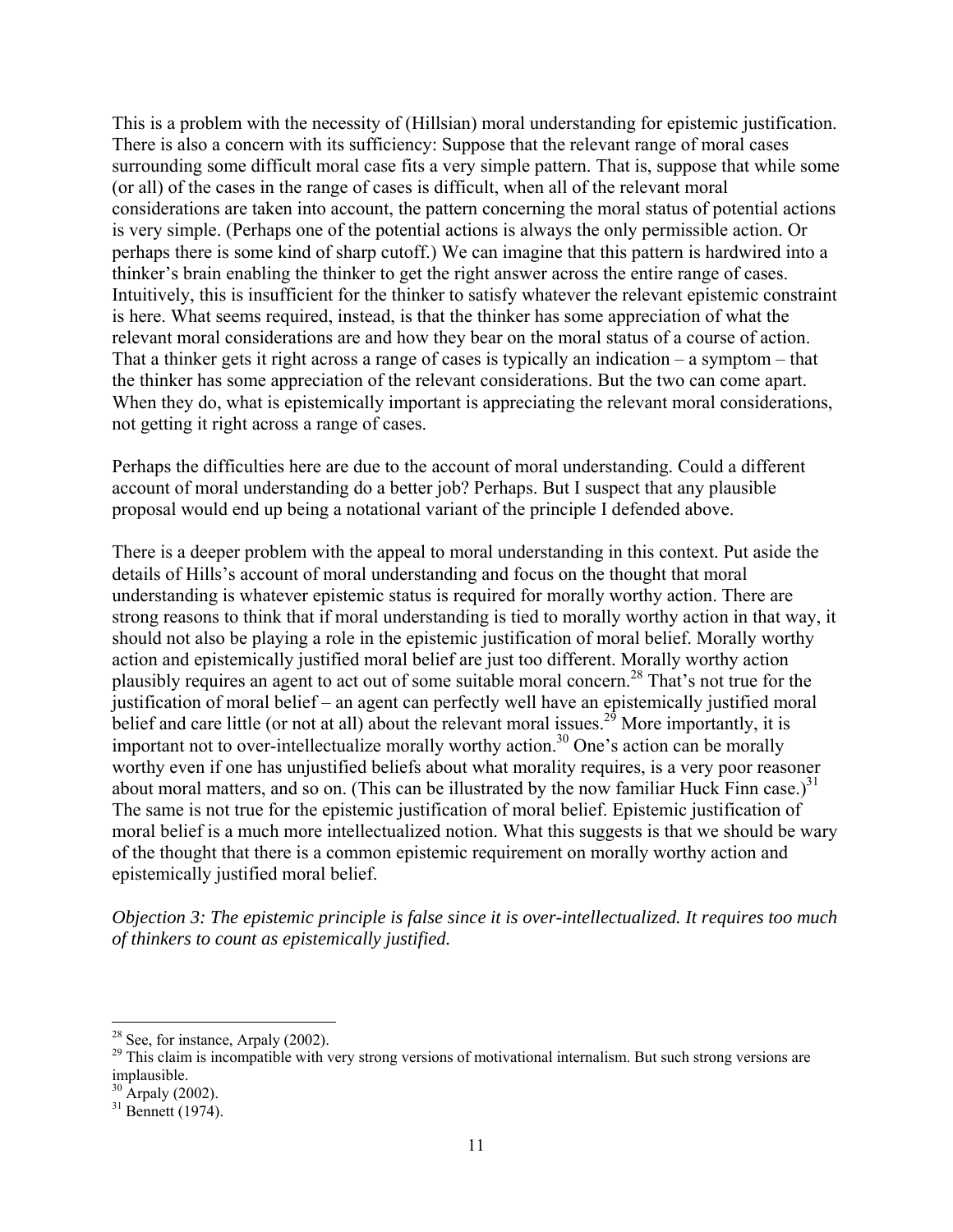Reply: The epistemic principle defended above does place a non-trivial intellectual requirement on the epistemic justification of moral beliefs (about difficult moral cases and held in a canonical way). But that is as it should be. The question of whether a belief is epistemically justified doesn't even arise unless the thinker is sufficiently cognitively sophisticated. Whether a belief is epistemically justified is an intellectual matter.

Of course, it is important that the proposed principle not put too strong an intellectual requirement on thinkers. But I don't see that it does. Recall that the epistemic principle does not require that thinkers have explicit beliefs about what the morally relevant considerations are and how they bear on the case – appreciation may be constituted by some merely tacit mental state. The epistemic principle does not require that thinkers appreciate all of the morally relevant considerations, have maximally specific representations of the relevant considerations, and get their contents exactly right. Something much weaker suffices.

The typical way to press an over-intellectualism worry is in terms of a "young children and sophisticated non-human animals" objection. According to the principle defended above, children are able to have epistemically justified beliefs about difficult moral cases held in canonical ways if they are able to have some appreciation of the relevant moral considerations and how they bear on the case. Importantly, this doesn't require that the children are able to articulate the considerations, communicate an explanation to others, or anything like that. It just requires that the children have some grasp of what's going on in the cases. Plausibly, even fairly young children can have such a grasp, at least about cases that are not too difficult. So there is no bar to them having epistemically justified moral beliefs about such cases. This strikes me as the correct verdict.

Now consider the case of a very young child, one who counts as a genuine reasoner but who is unable to appreciate relevant moral considerations or how they bear on moral questions. The epistemic principle defended above does not rule out the possibility that such a thinker can have a justified moral belief about a difficult moral case. Such a thinker may have an epistemically justified belief on the basis of testimony. The principle does entail that such a thinker is unable to have an epistemically justified belief about a difficult moral case held in a canonical way. But again that strikes me as the correct verdict.

It may be helpful to compare the case of mathematics. A child may have an epistemically justified belief in some non-trivial mathematical proposition by reasoning through (something like) a proof. This can be true even if the child is incapable of clearly communicating the proof to others. By contrast, a very young child will be unable to have an epistemically justified belief in a mathematical proposition via anything like a proof. Such a child may nonetheless have an epistemically justified belief based on testimony. The moral case is analogous.

*Objection 4: The intuitions supporting the epistemic principle do not genuinely support a principle concerning epistemic justification. Rather, they support a principle concerning some other moral or epistemic status (e.g., morally worthy action, morally virtuous character, understanding, or epistemically virtuous character).*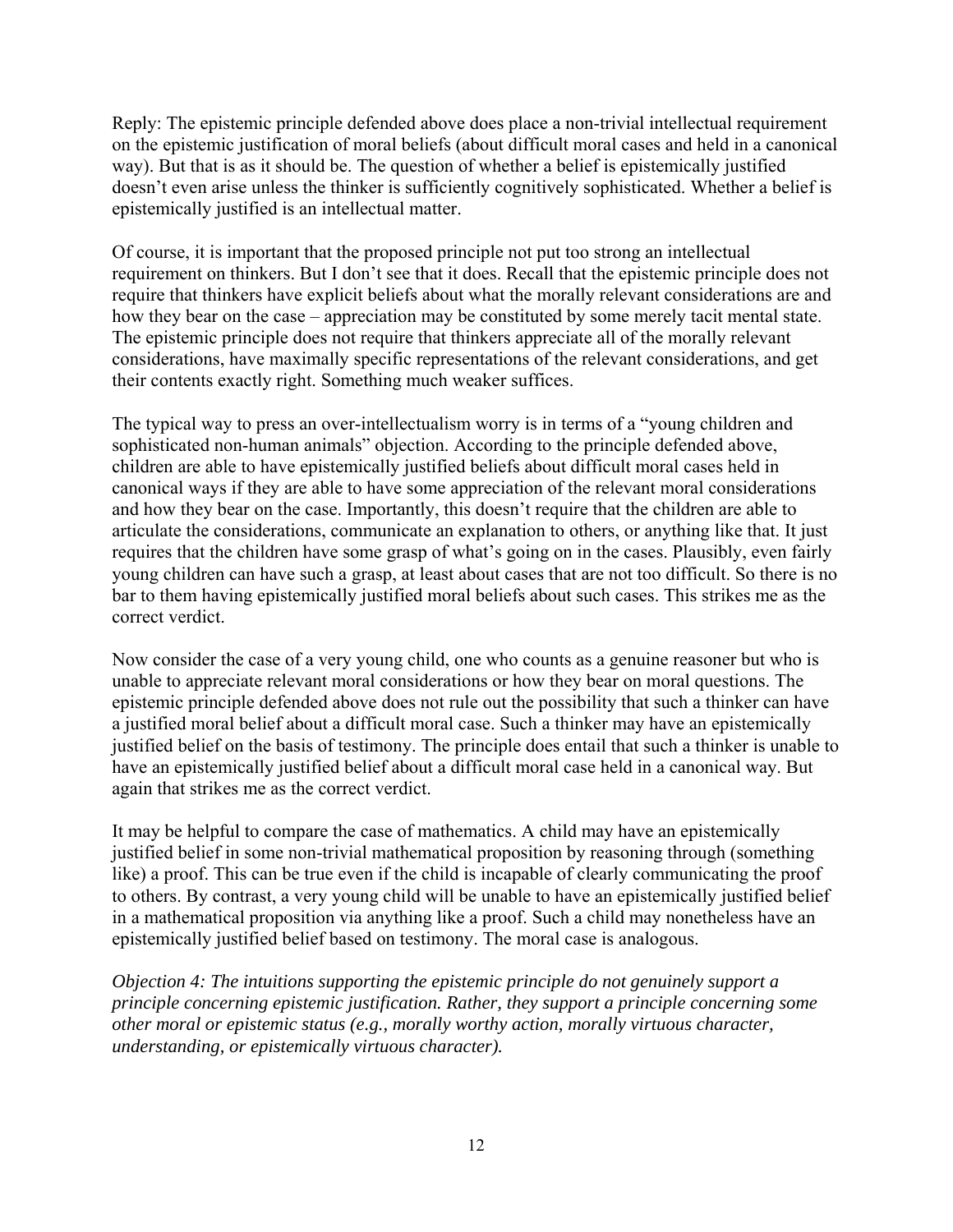Reply: A common objection to claims about justification (or knowledge, or another epistemic status) that are based on judgments about cases is that the intuitive basis for our judgments really concerns some other epistemic status – e.g., being a reasonable thinker – and we are misdescribing the cases.<sup>32</sup> One might therefore worry that the intuitions supporting our epistemic judgments about difficult moral cases don't really concern epistemic justification but rather some other epistemic status (e.g., understanding or being an epistemically virtuous thinker) or perhaps some moral status (e.g., being in a position to engage in morally worthy action or having a morally virtuous character). The worry, then, is that I have misdescribed the cases.

In the abstract, this worry is not very concerning. For the worry to be pressing, one would need to provide a proposal about what the alternative status is, and some positive reason to think that this status – and not epistemic justification – is what's at issue. I would be very interested to hear any such proposal.

But there is more that can be said in defense of the claim that our judgments about difficult moral case are tracking an epistemic status rather than a moral one, and epistemic justification rather than some other epistemic status.

One complication that should be mentioned here is that "epistemic justification" is used in several different ways in contemporary epistemology. Contemporary epistemologists use the term to express different concepts – e.g., that which when added to true belief yields knowledge (Gettier cases aside), being appropriately based on the evidence, being permissibly held, being responsibly held, and so forth. Perhaps all of these concepts stand for the very same property. Perhaps not. But this polysemy has the potential to lead to confusion.

The concept of epistemic justification that is most relevant in the present context is that of epistemic responsibility. Some inferences are responsibly drawn and others are not. Some beliefs are responsibly held and others are not. The intuitions underlying the epistemic principle stated above are tied to this notion of epistemic responsibility. It is not epistemically responsible to directly infer from some description of the non-moral facts to a moral belief about some difficult moral case without having some appreciation of the relevant moral considerations and how they bear on the case. This is because such an inference involves "too large" a jump. If a jump is too large, it does not count as epistemically responsible.

As I argued above, there are related phenomena for complex scientific theories and for difficult mathematical theorems. One cannot be justified in inferring some complex scientific theory from some total body of evidence in a single step, without having any appreciation of what parts of the evidence are relevant and how the evidence supports the theory. Derivatively, one cannot have an epistemically justified belief in a complex scientific theory that is held in a canonical way unless one has some appreciation of what parts of the evidence are relevant and how the evidence supports the theory. And similarly for complex mathematical theorems.

In these cases, too, the relevant normative status is an epistemic one. (It is certainly not a moral status.) Again, it is epistemic responsibility. Inferring from a body of scientific evidence to a scientific theory in a single step is "too large" a jump. It is not an epistemically responsible

  $32$  For a nice instance of this strategy, see Lasonen-Aarnio (2011).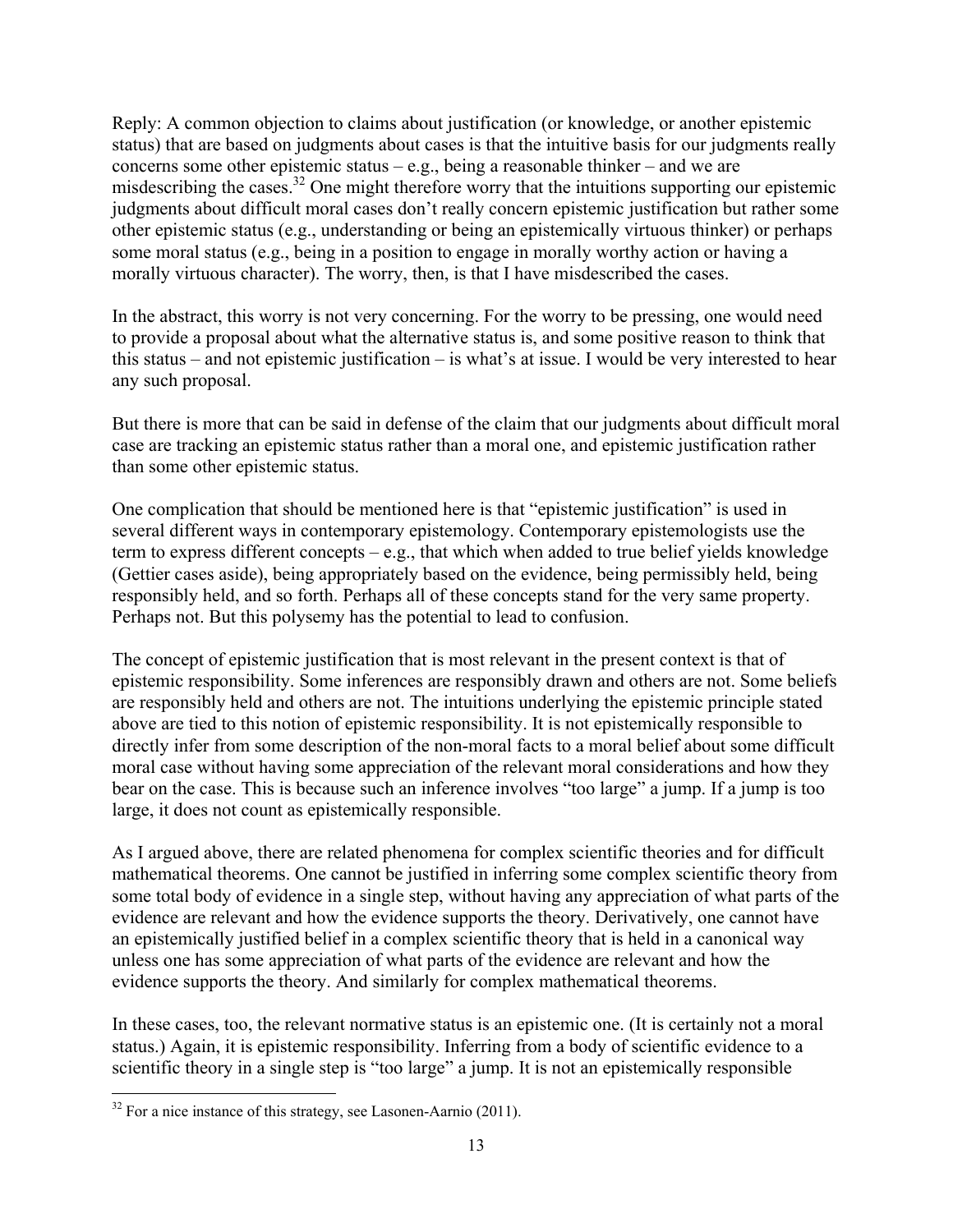inference to draw. Similarly, inferring from simple mathematical axioms to a complex mathematical theorem in a single step is too large a jump. It, too, is not an epistemically responsible inference to draw.

It would be uncomfortable to claim that what's going on in difficult moral cases is different from what's going on in cases of complex scientific theories or difficult mathematical theorems. The phenomena are broadly analogous. In each of these cases, moving from the input beliefs to the output belief in a single step, without any appreciation of how the inputs support the output, strikes us as too large a jump. So there is theoretical pressure to say that the same normative status is at issue. The most natural view is that in all of these cases, the normative status at issue is epistemic justification understood as responsibly held belief.

*Objection 5: The epistemic principle is false because it is incompatible with the phenomenon of moral insight. A thinker can have an epistemically justified belief that comes in a "flash of*  insight" and is not based on the appreciation of relevant moral considerations.<sup>33</sup>

Reply: There does seem to be a phenomenon of moral insight. When considering a moral question, one can suddenly come to believe that some potential action is morally better than another in a flash of insight. It might be thought that this phenomenon is incompatible with the epistemic principle stated above.

There is a related worry about the case of mathematical inference. Consider the great Indian mathematician Ramanujan. Famously, Ramanujan stated many complex mathematical identities without having any conception of their proof. At least in several cases, they came to him via "mathematical insight".<sup>34</sup> It might be thought that this puts pressure on my claim that one cannot have a justified belief in a complex mathematical theorem (held in a canonical way) unless one has some appreciation of how the axioms support the theorem.

These reactions to instances of moral and mathematical insight, however, are too quick. In some cases of insight, what may come "in a flash" is an appreciation of the relevant considerations or how they bear on the case. That is not incompatible with the epistemic principle stated above.

Perhaps we can imagine a case where all that comes in a flash is a "bare" moral or mathematical judgment. But even such a case isn't clearly a threat to the epistemic principle stated above. Suppose the relevant thinker has a track record of having such bare insights, checking up on them, and finding that they are correct. Such a thinker would have good inductive reason to believe the content of their bare insights. Such beliefs would be epistemically justified. But the source of the justification would include the inductive grounds – it wouldn't be the insight by itself.

Suppose instead that the relevant thinker has no track record of successful bare insights in the past – either there were no previous insights or the thinker did not check up on them and see whether their contents were true. It seems to me that such a thinker would not be epistemically

<sup>&</sup>lt;sup>33</sup> Thanks to Michael Lynch for discussion of this issue.

<sup>&</sup>lt;sup>34</sup> There is some reason to think that the standard story about Ramanujan is exaggerated. But that doesn't matter for my purposes. A fictionalized version will suffice.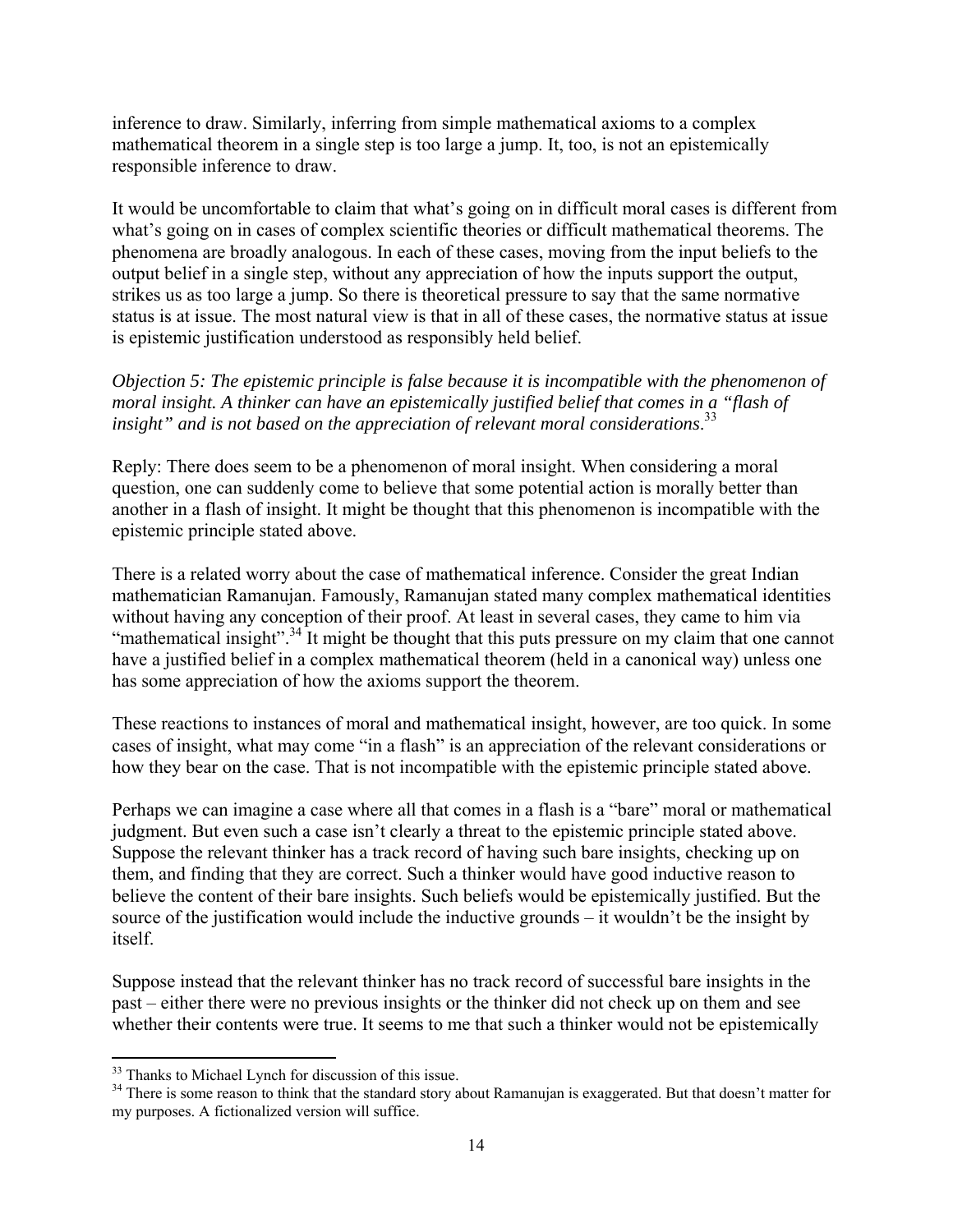justified in believing the contents of the bare judgment. From the thinker's point of view, such a judgment would be a leap in the dark.

For there to be a compelling objection to the epistemic principle, one would have to describe a case in which a thinker had an insight that some potential action had a given moral status where (i) the insight did not come with any appreciation of the relevant moral considerations; (ii) the thinker did not have good inductive reasons to trust the content of her insights; and (iii) nonetheless, our reaction to the case is that the resulting moral belief is justified. I don't see any clear cases fitting that description.

#### 3. CONSEQUENCES FOR MORAL EPISTEMOLOGY AND MORAL METAPHYSICS

There is positive reason to endorse the epistemic principle stated above (or a principle much like it). As far as I can tell, there are no devastating objections to the principle. In this section, I will turn to potential ramifications of the epistemic principle. I will argue that it has important consequences for moral epistemology and moral metaphysics.

## *Moral Epistemology*

Let me begin with moral epistemology. The epistemic principle stated above puts pressure on many views of the epistemic justification of moral belief. For instance, it puts pressure on views of justification that appeal to intuition or rational insight.

On one kind of intuition-based view, a thinker is (pro tanto) propositionally justified in believing a moral claim if the claim intuitively seems to the thinker to be true.<sup>35</sup> If the thinker goes on to form the belief on the basis of this intuition, the resulting belief is (pro tanto) doxastically justified. The idea here is that having an intuition is a matter of having a mental state with a certain kind of phenomenology – it is an "intellectual seeming" and has a "presentational phenomenology". Thinkers are (pro tanto) justified in believing the contents of their intuitions because of this phenomenology. Just as thinkers are justified in believing the contents of their perceptual seemings based on the phenomenology of perceptual experience, $36$  so too are thinkers justified in believing the contents of their intellectual seemings based on the phenomenology of intellectual experience. And this is where all of the justification for our moral beliefs ultimately stems from. Or so goes the story. $37$ 

 <sup>35</sup> Huemer (2006).

 $36$  Pryor (2000).

<sup>&</sup>lt;sup>37</sup> "Intuition" and its cognates have been used in several different ways. According to a very different kind of intuition-based view, we have a cognitive faculty broadly analogous to perception that "puts us in touch" with the relevant facts. On this kind of view, the justification of beliefs based on intuition stems from a kind of cognitive contact or acquaintance with the relevant facts. See, for instance, BonJour (1997). This is a rather mysterious view that faces many familiar problems. (Most saliently, how are we supposed to have such cognitive contact? Noetic rays?) It also runs into difficulty with the epistemology of difficult cases. In particular, such a view owes us an explanation of why thinkers can't get in cognitive contact with the truth about the moral status of actions in difficult moral cases.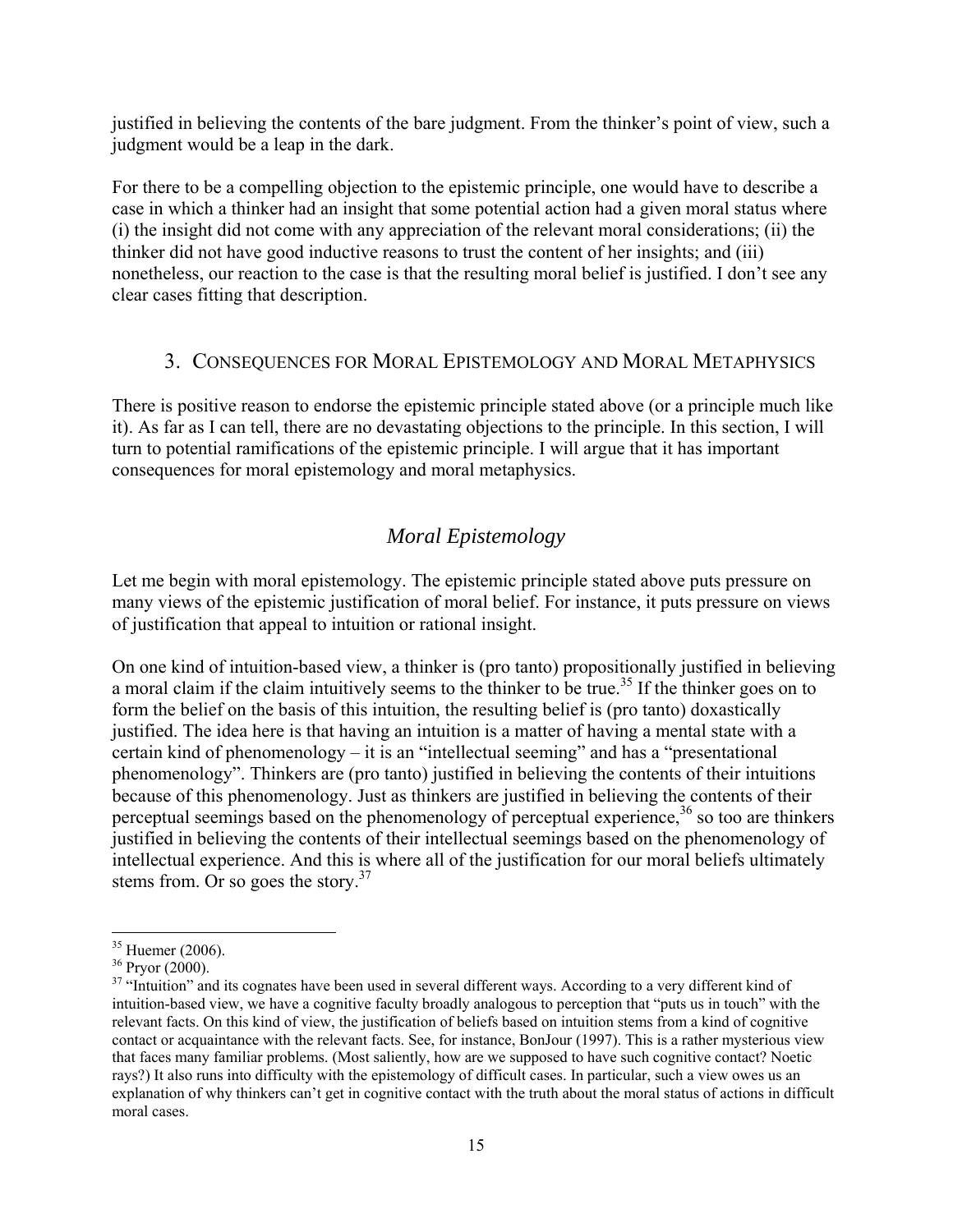The epistemic principle stated above puts pressure on this kind of view. The trouble is that it is possible for the answer to a difficult moral question to intuitively seem to be true, even if the thinker has no appreciation of the relevant moral considerations or how they bear on the case. It can simply appear to the thinker that such-and-such is the morally best course of action in the difficult moral case. But, if the epistemic principle is correct, such an intellectual seeming cannot justify a moral belief about a difficult case.<sup>38</sup> Some appreciation of the relevant moral considerations or how they bear on the case is required. So either this kind of ethical intuitionist view is false or it needs to be supplemented with an explanation of why having an isolated intellectual seeming about the moral status of an action in a difficult moral case is impossible or does not provide justification. Giving such an explanation looks to be a difficult task.

Now consider a very different account of epistemic justification – reliabilism.<sup>39</sup> On a simple version of reliabilism, a moral belief is (pro tanto) epistemically justified if the belief was formed using belief-forming methods that are suitably truth-conducive.

The epistemic principle stated above puts pressure on this kind of view, too. The trouble is that it is possible for a thinker to move from a non-moral description of a difficult moral case to a moral belief about the case using truth-conducive methods, even if the thinker has no appreciation of the relevant moral considerations or how they bear on the case.

In more detail: There are collections of difficult moral cases in which the right answer to the question of which course of action is morally best conforms to a simple pattern. Even though the cases are difficult, when all of the relevant moral considerations are taken into account, the pattern concerning the moral status of potential actions is straightforward. For instance, suppose the question of whether it is morally permissible to eat certain kinds of meat has a simple pattern of answers. (Perhaps the answer is always no, or perhaps there is a sharp cutoff so that, for instance, it is only permissible to eat animals without a certain physiological feature.) We can imagine a thinker who is hardwired in such a way that her moral judgments conform to the pattern. For instance, perhaps the thinker has a rule of inference that permits directly inferring from the premise that this is meat from an animal with a particular physiological feature to the conclusion that this is impermissible to eat. This rule of inference will be truth-conducive. So according to reliabilism, the resulting moral belief will be epistemically justified. But if the epistemic principle stated above is correct, in the absence of any appreciation of the relevant moral considerations and how they bear on the case, the thinker's belief will not be epistemically justified. So this form of reliabilism is false.

The problem for reliabilism extends to other accounts of justification and knowledge that appeal to truth-conduciveness, such as accounts in terms of the safety or sensitivity of one's beliefs. The epistemic principle stated above also poses problems for very different accounts of the epistemic justification of moral belief. For instance, it would seem to rule out simple evolution-based views according to which a thinker is (pro tanto) epistemically justified in employing any rule such that (i) employing the rule conferred a selective advantage on the thinker's ancestors and (ii) the rule

  $38$  I'd like to stay neutral here on whether an intellectual seeming can provide a small amount of justification for a moral belief about a difficult case. The point is that it cannot provide enough for the resulting belief to count as justified full stop.

 $39$  Goldman (1979).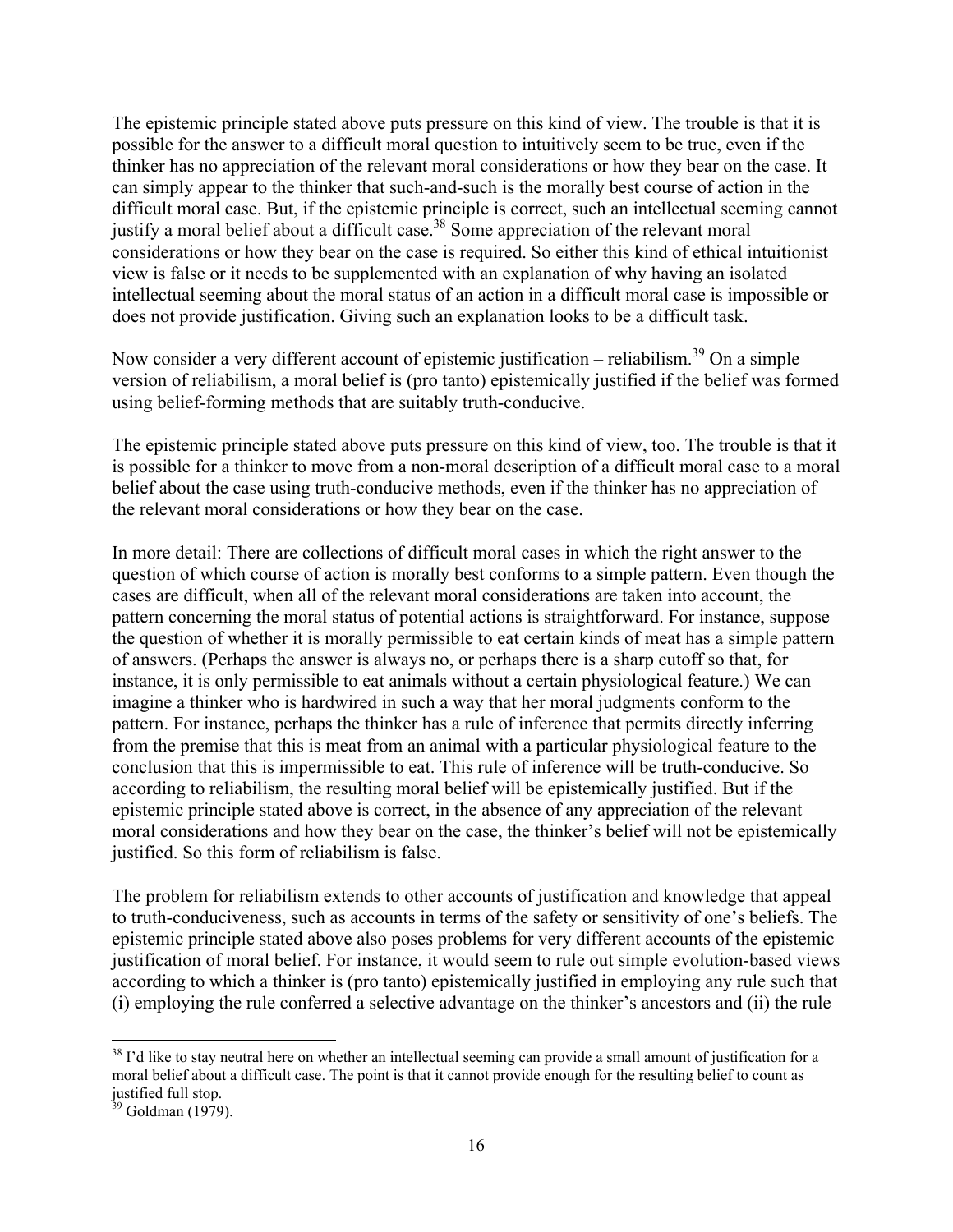is part of a cognitive mechanism with an appropriately epistemic aim. It would seem to rule out views tied to psychological unavoidability according to which a thinker is (pro tanto) epistemically justified in employing any rule that the thinker is psychologically unable to avoid employing. The difficulty is that none of these accounts – at least in their simplest and purest forms – are able to explain why appreciation of relevant moral considerations is needed for epistemically justified beliefs about morally difficult cases.

So the epistemic principle stated above provides a very strong constraint on acceptable accounts of the epistemic justification of moral belief. It rules out simple versions of many familiar views. Perhaps these views can be modified to conform to the constraint, but that increases the danger of ad hocery. It is not at all clear what view we should adopt that conforms to the constraint in a principled way.40

#### *Moral Metaphysics I*

Now let me turn to moral metaphysics. The epistemic principle stated above also puts pressure on many antirealist views of morality, including simple versions of moral truth relativism.

It is easiest to illustrate the problem with a toy version of an antirealist view. Consider a simple version of moral truth relativism according to which a moral claim is true relative to a thinker just in case the claim is entailed by (or otherwise comports with) the thinker's deepest moral commitments. This relativist view has epistemological consequences. Presumably on such a view, a thinker will be justified in having a moral belief if the belief is obviously entailed by the thinker's deepest moral commitments. What more could be required?

The trouble with this relativist view is that it is possible for a thinker's deepest moral commitments to include a specific claim about a difficult moral case – for instance, that some course of action is morally better than an alternative – without any connection to supporting considerations. So it will be possible for a thinker to have a justified moral belief concerning some difficult moral case without any appreciation of any morally relevant considerations or how they bear on the case. This is incompatible with the epistemic principle defended above.

More sophisticated versions of moral relativism face similar problems. For instance, consider the view that a moral claim is true relative to society if it is entailed by (or otherwise comports with) the society's moral standards. Presumably on this view, a thinker will be justified in having a moral belief if the belief is obviously entailed by her society's moral standards. And, again, it will be possible for a thinker to have a justified moral belief concerning some difficult moral case without any appreciation of supporting considerations or how they bear on the case.

This is not a completely decisive objection. It would be possible to put forward a version of moral relativism – or some other antirealist view – that avoids this problem. To do so one could resist my claim that the antirealist views have the epistemological consequences that I tried to saddle them with. Alternatively, one could develop an antirealist view according to which there

<sup>&</sup>lt;sup>40</sup> See Schechter (forthcoming b) for an account of the epistemology of deductive inference designed to avoid the analogous problem.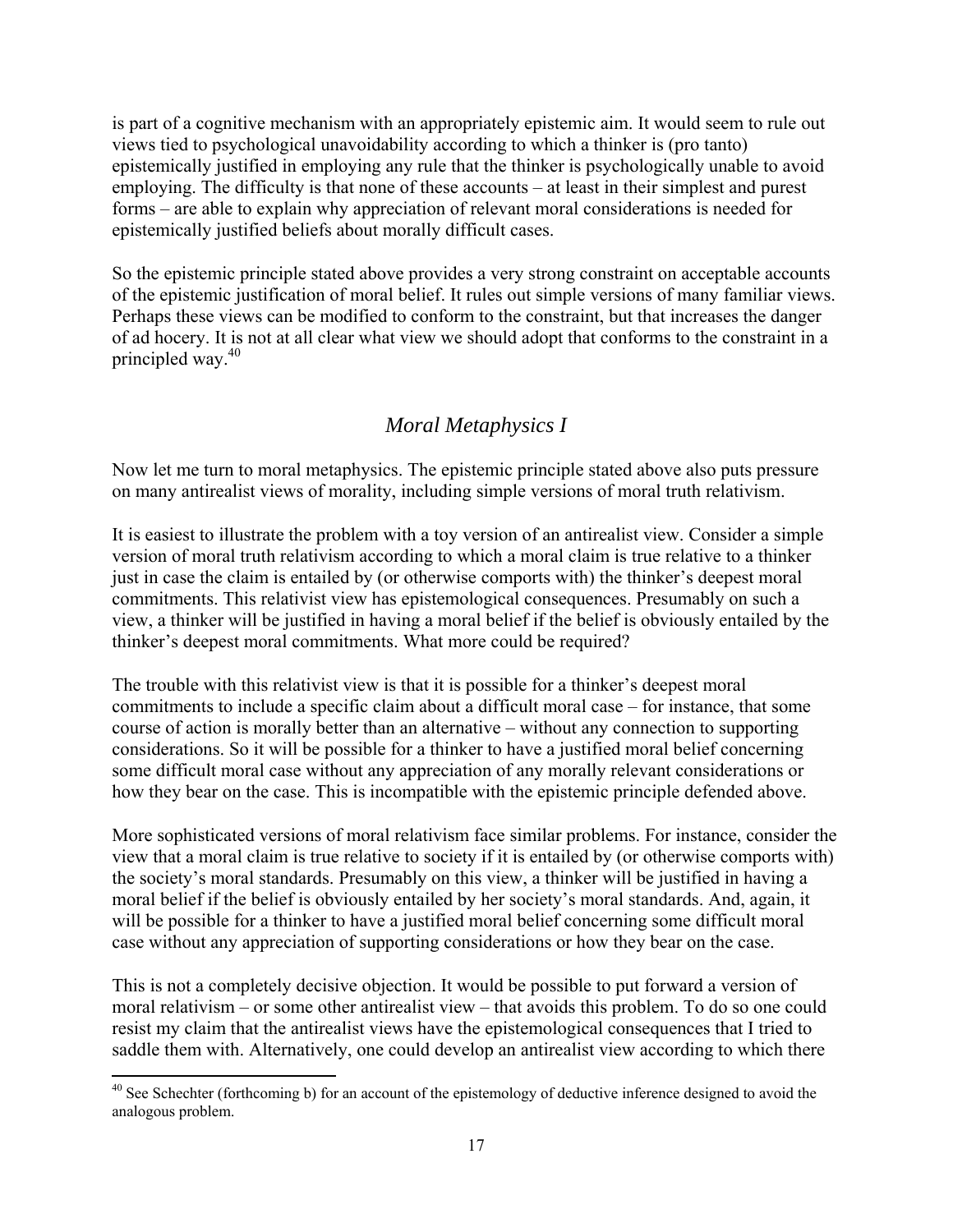are no "isolated" moral truths about difficult moral cases. For instance, one might claim that it is impossible for a thinker's deepest moral commitments (or a society's moral standards) to include an isolated claim about a difficult moral case. So the objection is best understood as placing a constraint on antirealist views of morality – they must either fit with an epistemological view according to which moral beliefs about difficult moral cases cannot be justified in isolation or they must somehow entail that there are no isolated moral truths. It is not obvious how to develop such an antirealist view in a principled way.

#### *Moral Metaphysics II*

There is another, more general, reason to think that the epistemic principle stated above provides support to realist views of morality. Recall that the phenomenon concerning difficult cases is not particular to morality. There are analogous phenomena concerning complex scientific theories and difficult mathematical theorems. But there is no analogous phenomenon for beliefs attributing predicates of personal taste, such as beliefs about what is funny or what is delicious. What explains this difference? The natural suggestion to make is that we should be antirealists of some stripe about predicates of personal taste – there are no objective external standards about humor or taste. On the other hand, we should be realists of some stripe about science and mathematics. Our beliefs about science and mathematics aim at the external truth. Derivatively, our beliefs about science and mathematics (at least those concerning non-basic facts and held in a canonical way) are only justified if they are appropriately tied to supporting considerations. The moral case falls on the same side of the divide as science and mathematics, and on a different side from attributions of predicates of personal taste. This suggests that we should be realists about morality, too. $41$ 

Since there are analogous phenomena in the cases of moral belief, scientific belief, and mathematical belief, there is theoretical pressure to provide a unified explanation of these phenomena. Given that we ought to endorse broadly realist views of scientific and mathematical belief, this provides us with some reason to endorse a broadly realist view of morality. It also provides us with some reason to try to develop an account of the epistemic justification of moral belief that parallels the correct theory of the epistemic justification of scientific and mathematical belief. This suggests that moral belief should not be treated as different in kind from scientific and mathematical belief, at least in these respects. $42$ 

<sup>&</sup>lt;sup>41</sup> I'm tempted by the idea that we should be realists of some stripe about certain aesthetic judgments. For a development of this view – somewhat tongue in cheek – see Loeb (2003). Notice, though, that insofar as we treat aesthetic judgments of a certain kind as falling on the realist side of the divide, our intuition is that such a judgment concerning a difficult case (held in a canonical way) is justified only if the thinker has some appreciation of the relevant aesthetic considerations and how they bear on the case.<br><sup>42</sup> This paper was presented at the 2015 Chapel Hill Metaethics Workshop. I'm grateful to numerous participants at

the workshop for their questions and comments. Thanks to Casey Johnson, Michael Lynch, and Ram Neta for helpful discussions. Thanks to two anonymous referees for their useful and detailed comments. This paper was written while I was a visiting fellow at the University of Connecticut Humanities Institute. I'd like to thank the University of Connecticut for its hospitality.